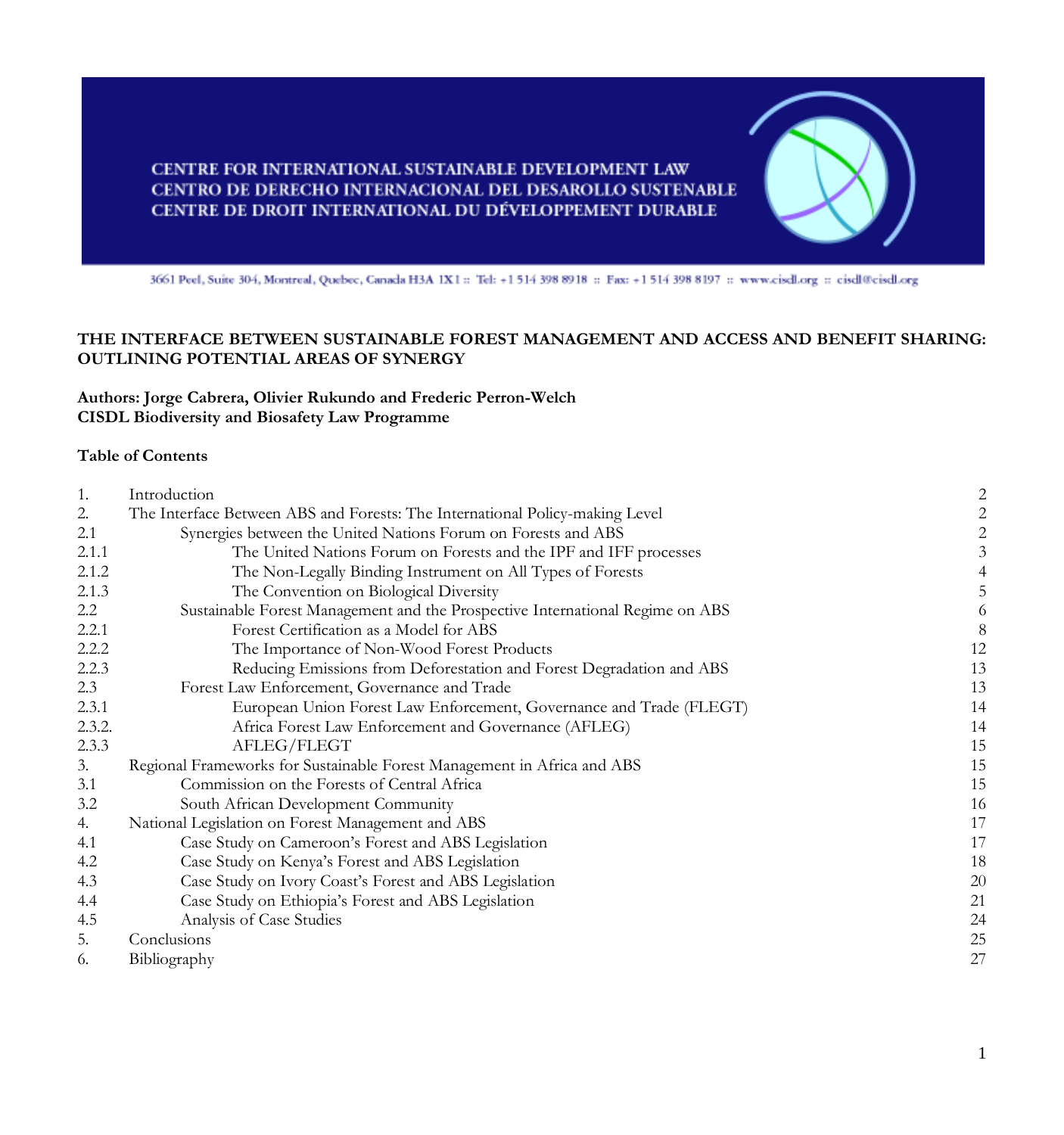### **1. Introduction: why do we need a study on the interface between forests and ABS?**

The question of access and benefit sharing (ABS) under the Convention on Biological Diversity (the Convention)<sup>1</sup> embraces a complex and varied set of issues that are directly relevant to sustainable forest management (SFM). Forests are some of the most important repositories of biodiversity, and genetic resources are often used in support of forest-related activities (i.e. tree breeding, sylviculture, product processing). The use of forest genetic resources and forest resources in general involves a broad range of stakeholders who are either custodians, providers or users of forest resources. Furthermore, the harvesting and consumption of natural forest products is often a significant component of the lives of people who live near forest resources. Forest policy is thus often punctuated by the twin objectives of ensuring resource conservation while allowing for the sustainable use of forest resources by forest-dependent communities and other users.

Traditional forest-related knowledge and sustainable forest management practices that have developed over centuries can significantly contribute to the production of multiple goods and services that enhance our nutrition, health and quality of life. This predicates a need to design adequate benefit sharing mechanisms to recognize the role of forest communities who are at the origin of this knowledge. It is thus not surprising to observe that a number of forest related treaties, mechanisms and guidelines contain benefit sharing provisions to regulate the use and entitlements that may arise from the utilisation of forest resources. Consequently, the interface between SFM schemes and ABS must be further explored to identify further opportunities, challenges, and key considerations for the negotiation and implementation of ABS and SFM instruments and measures, be it at the international, regional or national level.

# **2 The Interface Between ABS and Forests: The International Policy-making Level**

## **2.1 Synergies between the Non-Legally Binding Instrument on all Types of Forests and ABS**

At its ninth meeting in May 2008, the Conference of the Parties (COP) to the Convention called for greater efforts to increase crosssectoral cooperation and initiatives at all levels to support countries in their efforts to carry out a coordinated implementation of both the Programme of Work on Forest Biodiversity under the Convention and the decisions of the United Nations Forum on Forests (the Forum on Forests), including the Non-Legally Binding Instrument on All Types of Forests (the Instrument).<sup>2</sup> Issues related to potential areas of synergy and complementarity between ABS-related provisions and instruments under the Convention and the Instrument received scant attention. This study proposes to address this gap with a pointed analysis of the interface between sustainable forest management and issues related to the ongoing discussions on ABS that are currently taking place under the aegis of the Convention on Biological Diversity.

The Convention and the Forum on Forests have two separate but parallel processes dealing with forests and forest biological diversity, as well as other cross-sectoral issues such as access and benefit sharing. The Convention specifically addresses the conservation and sustainable use of biological diversity and the fair and equitable sharing of benefits arising from the use of genetic resources,<sup>3</sup> including those from forest ecosystems, while the Instrument addresses the management, conservation and sustainable development of forests on the basis of the outcomes of the United Nations Conference on Environment and Development (the Rio Forest Principles and Agenda 21), the Intergovernmental Panel on Forests (IPF) and Intergovernmental Forum on Forests (IFF) and the Forum on Forests. Notwithstanding the fact that each of these processes deals with specific and distinct issues, there are significant areas of synergy between the Convention's Programmes of Work on Article 8(j), ABS, and Forest Biodiversity, and processes under the Forum on

 <sup>1</sup> Convention on Biological Diversity, 1760 UNTS 79; 31 ILM 818 (1992). Available at http://www.cbd.int/doc/legal/cbd-un-en.pdf.

<sup>&</sup>lt;sup>2</sup> Decision IX/5 on Forest biodiversity adopted by the Conference of the Parties to the Convention on Biological Diversity at its Ninth Meeting, UNEP/CBD/COP/DEC/IX/5, at para. 1(i). (Decision IX/5)

<sup>&</sup>lt;sup>3</sup> ABS as envisaged in article 15 of the CBD is directly linked to the use of genetic resources (and "derivatives" a concept still under strong debates), but not to the utilization of "biological resources" which conceptually fall into a different category. The relevance of ABS-specially benefit sharing (BS) mechanisms to fulfill other objectives of the CBD: "sustainable use" (CBD articles 1 and 10) and the development of the Addis Ababa Principles on Sustainable Use adopted by COP VII in 2004 should be mentioned briefly. One of the principles considered in the Addis Ababa document is the fair and equitable benefit sharing. Therefore, BS is a legal concept also applicable to the use of biological resources. However, it should be emphasized that benefit sharing arising from the use of biological resources is not covered by article 15 and its provisions.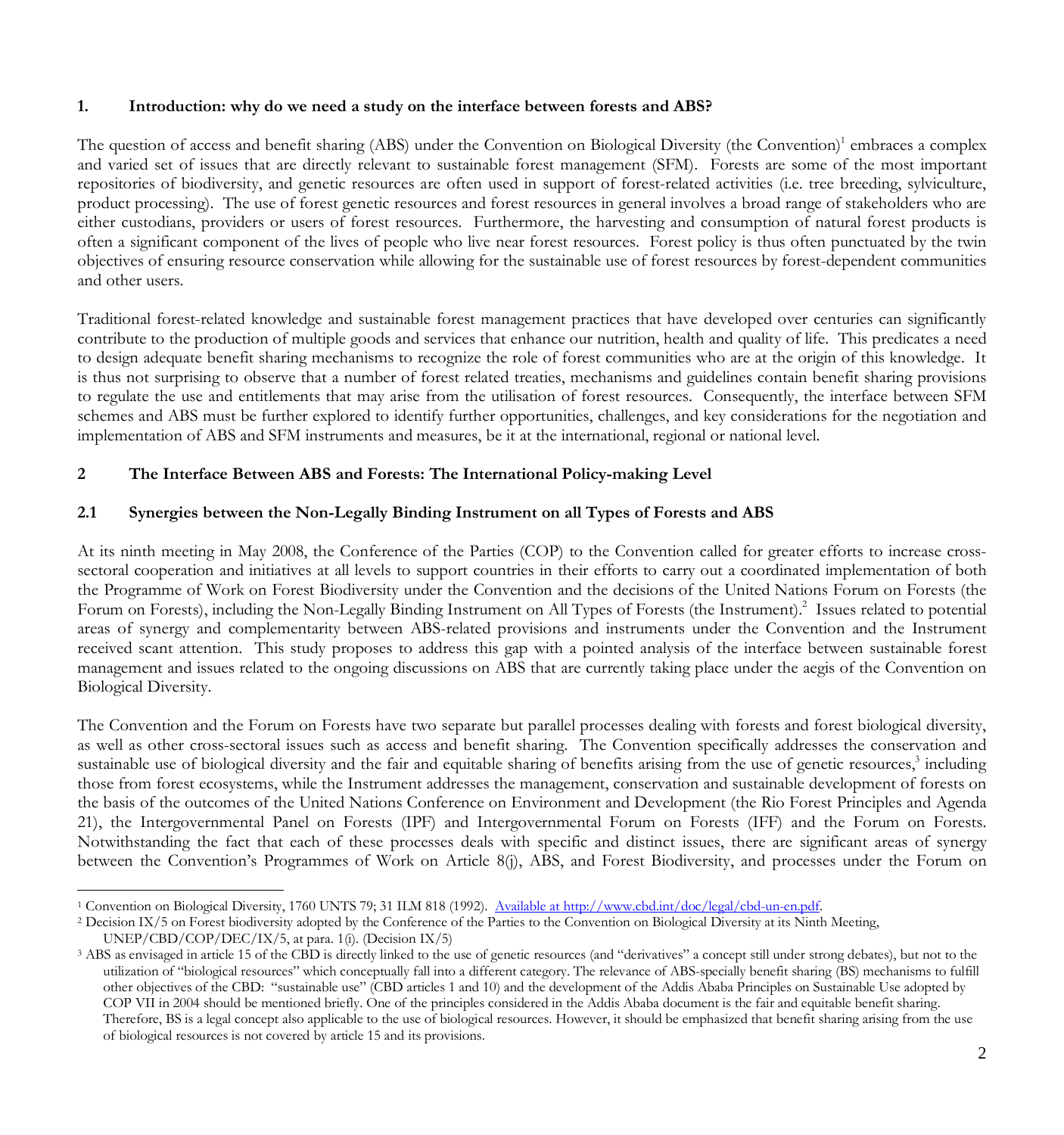Forests. Some of these synergies may be addressed over the course of the next two years as a result of a recent CBD and UNFF memorandum of understanding that pledges closer collaboration between the two secretariats.<sup>4</sup>

## **2.1.1 The United Nations Forum on Forests and the IPF and IFF processes**

The Forum on Forests was established as a subsidiary body of the United Nations Economic and Social Council by Resolution 2000/35 in October 2000.<sup>5</sup> At the time, the main objective of the international regime on forests was to promote the management, conservation and sustainable development of all types of forests.<sup>6</sup> To achieve that objective, the UNFF would begin by considering the parameters of a mandate for developing a legal framework on all types of forests.<sup>7</sup> It would also work on the basis of a multi-year programme of work, drawing on elements in the Rio Declaration, the Forest Principles, chapter 11 of Agenda 21 and IPF/IFF proposals for action. The UNFF Multi-Year Programme of Work and Plan of Action are mostly based on the over 270 proposals made by the  $IPF/IFF$ , which are discussed at annual UNFF sessions.

The debates surrounding traditional forest-related knowledge at the IPF/IFF were characterized by several of the same issues that underlie the discussions taking place within the Working Groups on ABS and Article 8(j) at the CBD.<sup>9</sup> In its final report, the IFF recognized the need to further explore the modalities for promoting greater recognition, respect and protection of traditional forestrelated knowledge involved in sustainable forest management. This was premised on an understanding of the role of traditional forestrelated knowledge in sustainable forest management. One of the overarching conclusions was that traditional systems significantly contribute to the effective management, conservation and sustainable use of forest resources, in accordance with Article 8(j) and other provisions of the Convention and IPF/IFF proposals for action.<sup>10</sup>

The IFF made four proposals for action on traditional forest-related knowledge that relate to CBD negotiations on ABS and Article 8(j). First, it called upon countries to implement effective measures to recognize, respect, protect and maintain traditional forest-related knowledge in sustainable forest management, including forest biological resources within their intellectual property rights, *sui generis* or other relevant systems for protection, taking into account the work of the Convention and other relevant international agreements.<sup>11</sup> Secondly, it called for the recognition and promotion of the fair and equitable sharing of benefits with the holders of such knowledge, innovations and practices arising from the use of such knowledge, innovations and practices, in accordance with, *inter alia*, article 8(j) and related provisions of articles 15, 16 and 19 of the Convention, other relevant international agreements and national law.<sup>12</sup>

Thirdly, countries were requested to work with relevant organizations to develop a common conception of the relationship between IPR, *sui generis* or other forms of protection, and the Convention, including addressing issues related to the identification of origins of traditional forest-related knowledge and the knowledge that results from the use of forest genetic resources with a view to protecting such knowledge from inappropriate use.<sup>13</sup> Lastly, countries were requested to develop or strengthen national legislation and policies to achieve objectives under Article 8(j) and related provisions of the Convention, and to support efforts by relevant organizations and institutions regarding the protection and application of traditional forest-related knowledge, including guidelines.<sup>14</sup>

 <sup>4</sup> Secretariat to the United Nations Forum on Forests, "United Nations Forum on Forests and Convention on Biological Diversity Enter into Partnership", http://www.un.org/esa/forests/pdf/Communique MoU CBD UNFF.pdf.

<sup>5</sup> Report on the fourth session of the Intergovernmental Forum on Forests, New York, 31 January - 11 February 2000. Eighth session of the Commission on Sustainable Development, 24 April - 5 May 2000, E/CN.17/2000/14 at para 3(a). Available at: http://www.un.org/esa/forests/pdf/2000\_35\_E.pdf

<sup>6</sup> *Ibid*. at para. 1.

<sup>&</sup>lt;sup>7</sup> *Ibid.* at para. 3(c)(i).<br><sup>8</sup> *Ibid.* at para. 3(g). See <u>http://www.un.org/esa/forests/pdf/ipf-iff-proposalsforaction.pdf</u>

<sup>9</sup> Rosendal, G. Kristin. Overlapping International Regimes The Case of the Intergovernmental Forum on Forests (IFF) between Climate Change and Biodiversity, International Environmental Agreements: Politics, Law and Economics 1: 447–468, 2001 at 452.<br><sup>10</sup> Report of the Intergovernmental Forum on Forests on its Fourth Session, New York, 31 January - 11 February 2000. Commission

Eighth Session, 24 April - 5 May 2000, E/CN.17/2000/14 at para. 69.

<sup>11</sup> *Ibid*. at para. 74(a).

<sup>12</sup> *Ibid*. at para. 74(b).

<sup>13</sup> *Ibid*. at para. 74(c).

<sup>14</sup> *Ibid*. at para. 74(d).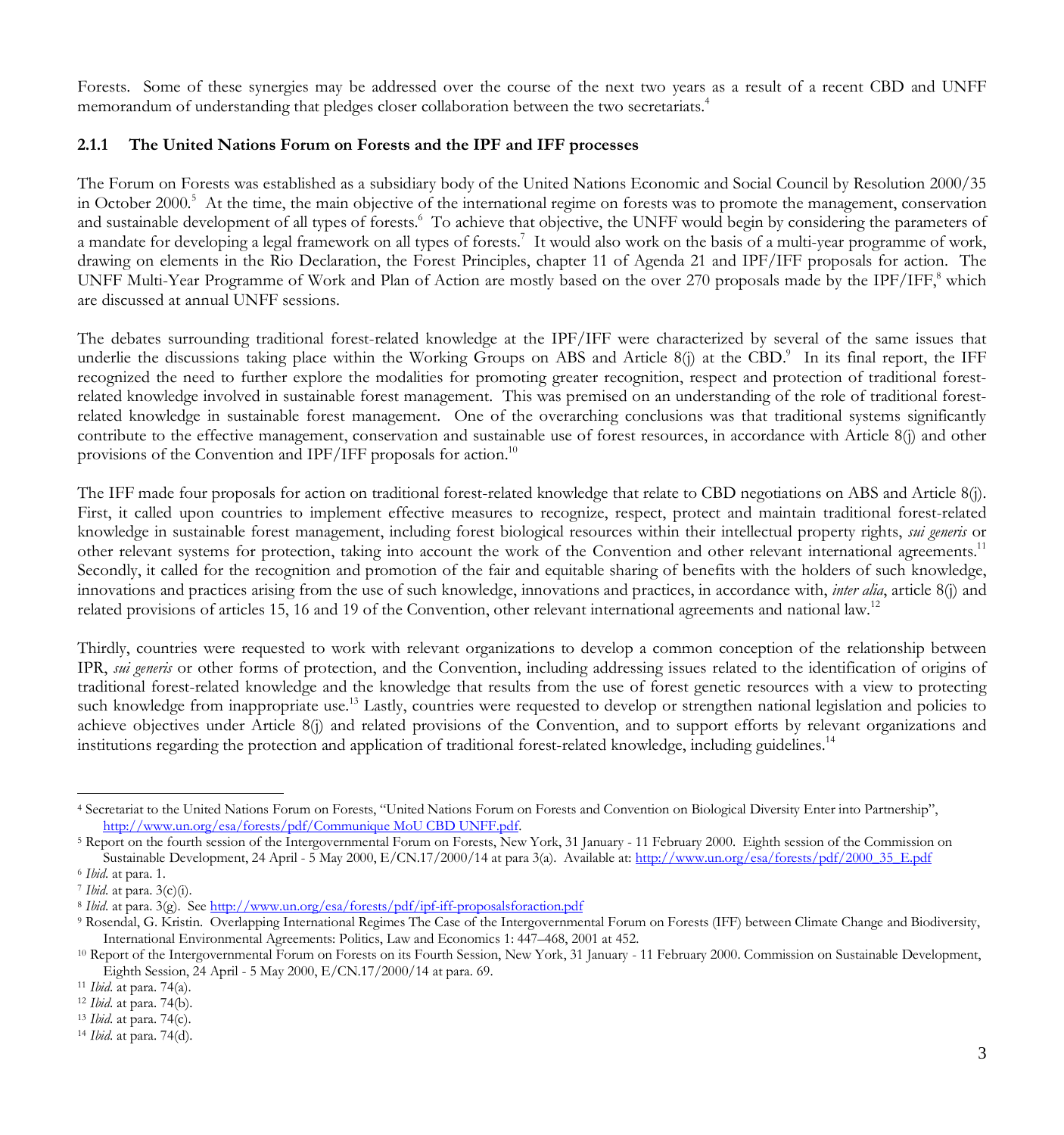Traditional forest-related knowledge was discussed at the 4<sup>th</sup> session of the UNFF in 2004 as a part of the UNFF Multi-Year Plan of Work (2000-2005).<sup>15</sup> Although there were no substantive outcomes on the issue, the multi-stakeholder dialogue recognized several outstanding issues that are pertinent. Several participants in the dialogue argued the IPF/IFF proposals for action on TFRK were being blocked by three obstacles to implementation: a lack of recognition of such knowledge and its potential benefits; a lack of effective means of engaging indigenous peoples and local communities in decision-making; and, a lack of legal protection in terms of land tenure and property rights.<sup>16</sup> The participants also noted that TFRK is inextricably linked to the land and control of its management and use for all local stakeholders, and a direct link was drawn between the loss of TFRK and the loss of access to traditional lands. Clear property rights and secure land tenure were considered necessary for the continued use and maintenance of traditional forest-related knowledge. $1$ 

Within the multi-stakeholder dialogue, there was also recognition that the erosion of oral traditions of knowledge-sharing and the lack of systemic recording methods has led to a continuing loss of ancestral knowledge that could benefit modern medicine and forest management practices. To stem the loss, policies ensuring equal and fair sharing of benefits were deemed critical, and a need was seen for capacity-building regarding the development of culturally appropriate methods of storing and sharing traditional forest-related knowledge. Participants emphasized the living nature of such knowledge, and thus pressed for its incorporation into formal education systems and industry training programmes in order to ensure cultural sensitivity as well as preservation and use.<sup>18</sup> Lastly, it was noted that women also have a distinct body of forest-related knowledge that is linked to their different societal roles and responsibilities, and that their intergenerational traditional knowledge should be treated as intellectual property.<sup>19</sup> The stakeholders concluded that the vital role that traditional forest-related knowledge plays in sustainable forest management should be incorporated into national and local forest management plans and practices through the full and effective participation of indigenous peoples, local communities and stakeholders at all levels of decision-making. $^{20}$ 

### **2.1.2 The Non-Legally Binding Instrument on all Types of Forests**

Following intense negotiations, the Seventh Session of the Forum on Forests adopted the landmark Non-Legally Binding Instrument on All Types of Forests on 28 April 2007. The adoption of the instrument was seen as a major achievement, as it was the first time that Member States agreed to an international instrument promoting sustainable forest management. The instrument held and indeed still does hold great potential to channel international cooperation and national action to reduce deforestation, prevent forest degradation, promote sustainable livelihoods and reduce poverty for all forest-dependent peoples. The NLBI was formally adopted by the UN General Assembly on 17 December 2007.<sup>21</sup>

The Instrument contains several provisions that address issues similar to those found in articles 15, 8(j) and related provisions of the Convention. Notably, the Instrument refers to the concept of benefit sharing regarding the use of traditional forest related-knowledge (TFRK) in SFM. Article 6(f) of the Instrument specifically states that national policies should "support the protection and use of traditional forest-related knowledge and practices in sustainable forest management, with the approval and involvement of the holders of such knowledge, and promote fair and equitable sharing of benefits from their utilization, in accordance with national legislation and relevant international agreements." The Instrument further recognizes the need to seek the approval and involvement of holders of TFRK, which accords with similar ABS provisions under the Convention (i.e. Articles 8(j) and 15, and the Bonn Guidelines, particularly in paragraphs 26 and 31).

 <sup>15</sup> Report of the United Nations Forum on Forests Fourth Session (E/CN.18/2004/17/Corr.1 • E/2004/42/Corr.1). Available at http://www.un.org/esa/forests/documents-unff.html#4.

<sup>16</sup> Report of the United Nations Forum on Forests Fourth Session, Chapter 4, Multi-stakeholder dialogue, Action taken by the Forum, at para. 10(10).

<sup>17</sup> *Ibid*. at para. 10(11).

<sup>18</sup> *Ibid*. at para. 10(12).

<sup>19</sup> *Ibid*. at para. 10(13).

<sup>20</sup> *Ibid*. at para. 10(14).

<sup>&</sup>lt;sup>21</sup> Non-legally binding instrument on all types of forests, A/Res/62/98 of 17 December 2007. Available at: http://www.fao.org/forestry/14717-1-0.pdf.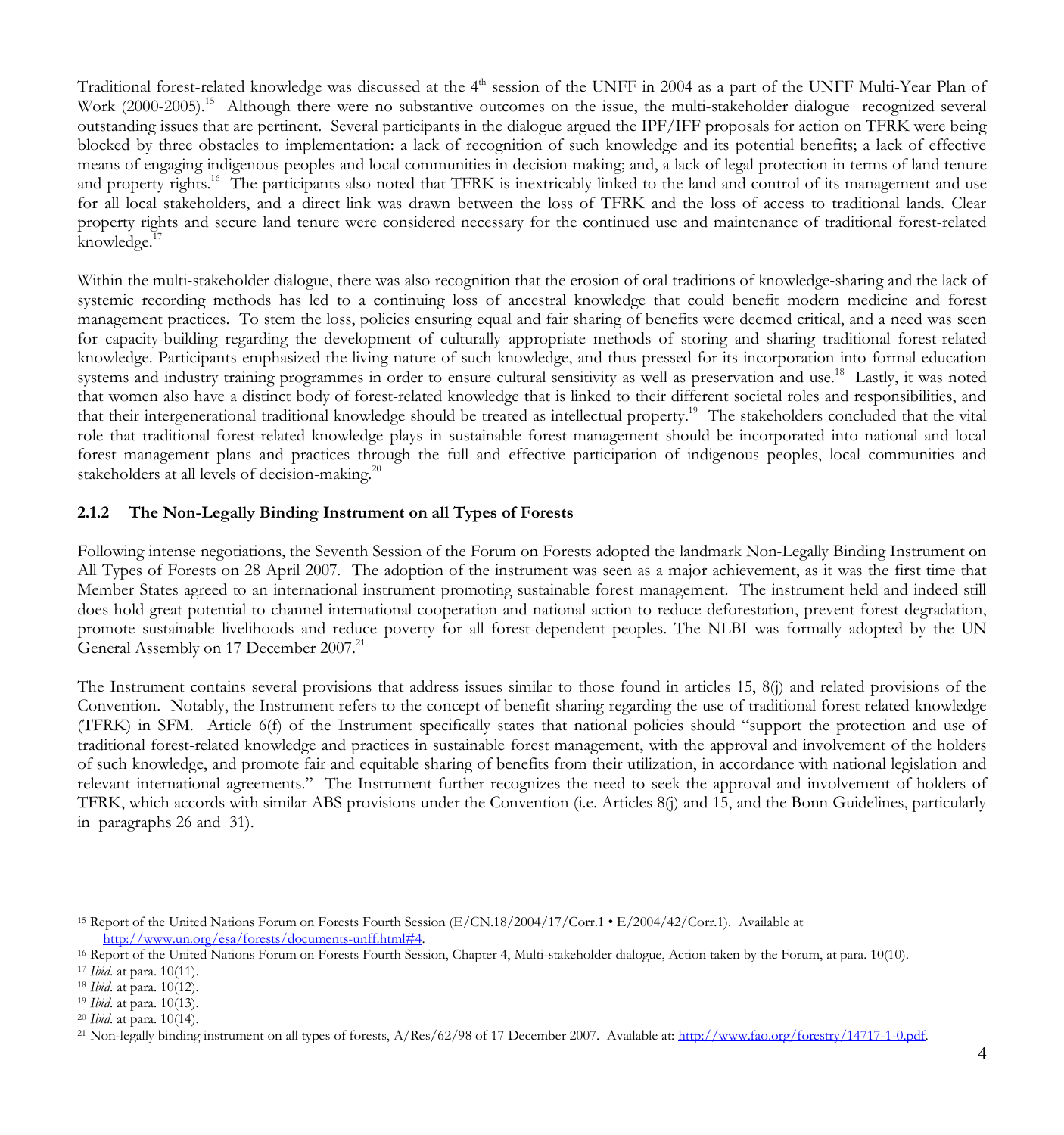#### **Box 1: Article 6(f) of the Non Legally Binding Instrument on All Types of Forests**

To achieve the purpose of this instrument, and taking into account national policies, priorities, conditions and available resources, member States should support the protection and use of traditional forest-related knowledge and practices in sustainable forest management with the approval and the involvement of the holders of such knowledge and promote fair and equitable sharing of benefits out of their utilization, according to national legislation and relevant international agreements.

#### **2.1.3 The Convention on Biological Diversity**

The Convention on Biological Diversity recognizes the sovereign rights of States over their natural resources in areas under their jurisdiction.<sup>22</sup> According to the Convention, States have the authority to determine physical access to genetic resources in areas within their jurisdiction. Parties also have the obligation to take appropriate measures with the aim of sharing in a fair and equitable way the benefits arising from the utilization of genetic resources.<sup>23</sup> This is one of the three fundamental objectives of the Convention. Two further principles established under article 15 of the CBD are that "access [to genetic resources], where granted, shall be on mutually agreed terms" and "shall be subject to prior informed consent of the Contracting Party providing such resources, unless otherwise determined by that Party."<sup>24</sup> This provides the basic legal framework under the Convention for access and benefit sharing arising from the utilization of genetic resources.<sup>25</sup>

#### **Box 2: Objectives of the Convention on Biological Diversity**

- 1. The conservation of biological diversity;
- 2. The sustainable use of the components of biological diversity; and
- 3. The fair and equitable sharing of the benefits arising out of the utilization of genetic resources<sup>26</sup>

Furthermore, the protection of traditional knowledge, innovations and practices of indigenous and local communities plays an important role. Traditional knowledge often provides a lead to genetic resources with beneficial properties and can thus form the basis for ABS mechanisms or entitlements. To this effect Article 8(j) states that "each contracting Party shall, as far as possible and as appropriate, subject to national legislation, respect, preserve and maintain knowledge, innovations and practices of indigenous and local communities embodying traditional lifestyles relevant for the conservation and sustainable use of biological diversity and promote their wider application with the approval and involvement of the holders of such knowledge, innovations and practices and encourage the equitable sharing of the benefits arising from the utilization of such knowledge innovations and practices."<sup>27</sup>

Finally it also bears mentioning that the programme of work on forest biological diversity under the Convention calls for the participation of indigenous peoples and local communities in activities relating to protected areas while respecting their rights. In essence, their activities are to be supported in the use of traditional forest-related knowledge in forest biodiversity management and adaptive community-management systems. Furthermore, at its sixth meeting, the COP to the Convention adopted the expanded programme of work on forest biological diversity. Goal 1.5 of the programme of work is access and benefit-sharing of forest genetic resources. Substantively, the goal is to promote the fair and equitable sharing of benefits resulting from the utilization of forest genetic resources and associated traditional knowledge. Related activities shall be based on the Bonn Guidelines on Access to Genetic Resources and Fair and Equitable Sharing of the Benefits Arising out of their Utilization (the Bonn Guidelines). Those activities are to: establish mechanisms to facilitate the sharing of benefits at local, national, regional and global levels; strengthen the capacity of

 <sup>22</sup> Convention on Biological Diversity at art. 15(1).

<sup>23</sup> *Ibid*. at art. 15(7).

<sup>&</sup>lt;sup>24</sup> *Ibid*. at art. 15(4) and 15(5).<br><sup>25</sup> CBD article 15 is relevant in the context of the use of genetic (and biochemical) resources. However, access, use and commercialization of biological resources rather than the genetic components may require compliance with benefit sharing principles found in other CBD provisions (article 10 " sustainable use", especially when TK is also accessed and used. In addition, the Addis Ababa Principles on the Sustainable Use of Biological Diversity lay the foundation for the applicability - within the CBD principles and norms - of BS provisions in the context of the use of biological rather than genetic resources.

<sup>26</sup> *Ibid*. at art. 1.

<sup>27</sup> *Ibid*. at art. 8(j).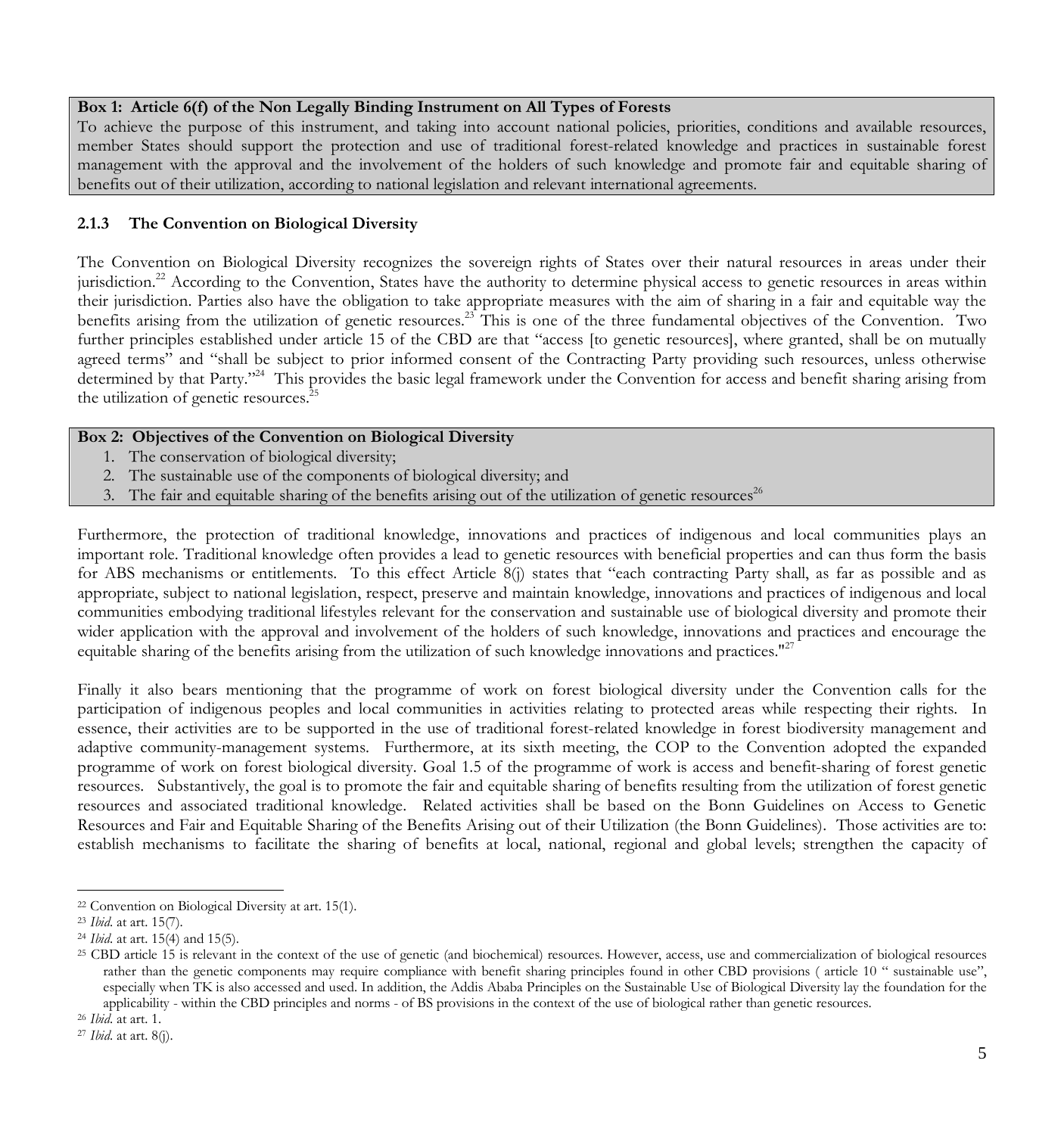indigenous and local communities to negotiate benefit-sharing arrangements; and, promote the dissemination of information about benefit-sharing experiences through the Convention's clearing-house mechanism and appropriate local means.<sup>28</sup>

## **Box 3: Expanded Programme of Work on Forest Biodiversity Goal 1.5.1**:

Promote the fair and equitable sharing of benefits resulting from the utilization of forest GR and associated TK, and undertake the following activities based on the Bonn Guidelines on Access to Genetic Resources and Fair and Equitable Sharing of the Benefits Arising out of their Utilization, as adopted by COP 6:

- 1. Establish mechanisms to facilitate the sharing of benefits at local, national, regional and global levels.
- 2. Strengthen capacity of indigenous and local communities to negotiate benefit-sharing arrangements.
- 3. Promote dissemination of information about benefit-sharing experiences through the clearing-house mechanism and appropriate means at the local level.

This brief overview establishes a clear link between traditional forest-related knowledge and corresponding benefit sharing schemes under the UNFF and the issues under discussion in the Programmes of Work of the CBD where the questions of ABS and traditional knowledge are addressed. The UNFF and the CBD are thus engaged with overlapping issues that hinge on broad question of access and benefit sharing and the protection of traditional knowledge, and these synergies will need to be given particular attention in the context of the ongoing negotiations on the international regime on ABS.

## **2.2 The Role of Sustainable Forest Management in the Prospective International Regime on ABS**

The World Summit on Sustainable Development in Johannesburg in 2002 agreed to the establishment of an international regime to effectively promote and safeguard fair and equitable benefit-sharing. This determination was recorded in paragraph 42(o) of the Johannesburg Plan of Action. On 20<sup>th</sup> December 2002, Resolution 57-260 of the United Nations General Assembly invited the Conference of the Parties to take the necessary measures regarding the commitment established at the Summit to negotiate this regime<sup>29</sup>. Taken together with the Convention's decision this represents a commitment to create an international regime.

Paragraph 42(n) of the same Johannesburg Plan of Action provided a related commitment to:

Promote the wide implementation of and continued work on the Bonn Guidelines on Access to Genetic Resources and Fair and Equitable Sharing of Benefits arising out of their Utilization of the Convention, as an input to assist Parties to the Convention when developing and drafting legislative, administrative or policy measures on access and benefit-sharing, and contracts and other arrangements under mutually agreed terms for access and benefit-sharing;

Decision VII/19 of the Conference of the Parties is probably one of the most comprehensive and detailed of all of the decisions having to do with the issue of access to genetic resources. This decision calls for the Working Group on ABS to meet again "… with the collaboration of the Ad Hoc Open-ended Intersessional Working Group on Article 8 (j) and Related Provisions, ensuring the participation of indigenous and local communities, non-governmental organisations, industry and scientific and academic institutions, as well as intergovernmental organisations, to elaborate and negotiate an International Regime on access to genetic resources and benefitsharing with the aim of adopting an instrument/instruments to effectively implement the provisions in Article 15 and Article 8 (J) of the Convention and the three objectives of the Convention". The group has operated in accordance with the terms of reference contained in the Annex to Decision VII/19.

The Conference of the Parties also decided on the terms of reference for such a negotiation, including the process, nature, scope and elements for consideration in the elaboration of the regime. The terms of reference are contained in the annex to Decision VII/19 D.

 <sup>28</sup> Expanded Programme of Work on Forest Biological Diversity, Goal 1.5.1. Available at: http://www.cbd.int/forest/PE1.shtml.

<sup>&</sup>lt;sup>29</sup> Although the language of the Summit refers only to benefit-sharing, the meeting on the Convention's Program of Work (Montreal, March 2003) recommended that the Working Group on ABS consider, at its second meeting, the process, nature, scope, elements and modalities for an international regime on **access to genetic resources** and benefit-sharing.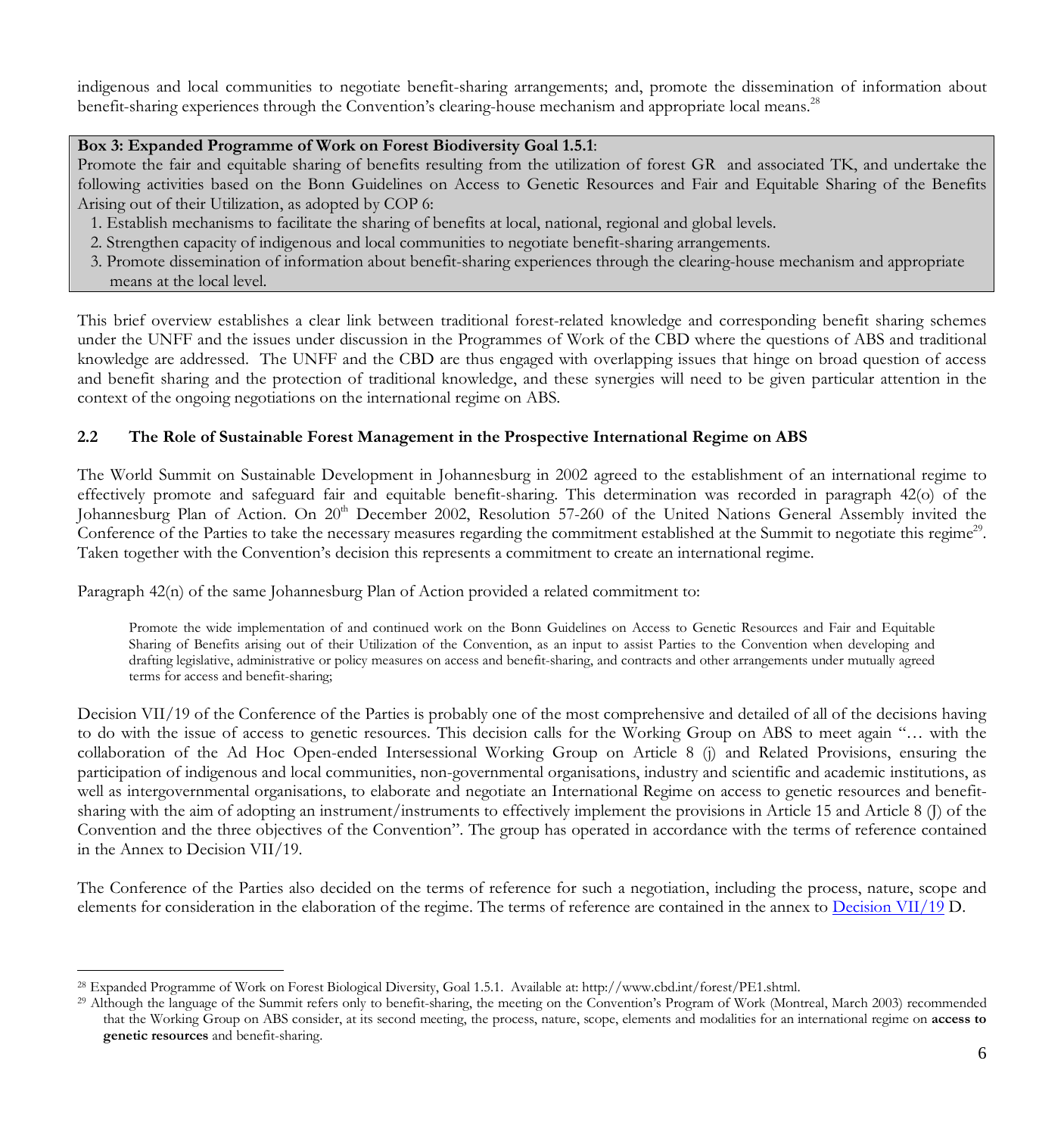As set out in the Terms of reference of the Working Group on ABS, with respect to the nature, the IR could be composed of one or more instruments within a set of principles, norms, rules and decision-making procedures, legally-binding and/or non-binding.

According to these same Terms of reference, the scope of the IR is to include:

- Access to genetic resources and promotion and safeguarding of fair and equitable sharing of the benefits arising out of the utilization of genetic resources in accordance with relevant provisions of the Convention on Biological Diversity;
- Traditional knowledge, innovations and practices in accordance with Article 8(j).

Finally, a long list of elements for consideration in the negotiation of the IR have been included, which relate to access to genetic resources, benefit-sharing, measures to support compliance, traditional knowledge and capacity building.

Whatever specific outcome of the negotiations, an IR on ABS will significantly build on existing CBD provisions and thus be of relevance for biodiversity based product activities and sustainable forest management.<sup>30</sup>Given the fundamental disagreements only a heavily bracketed structure exists as a basis for the negotiations on the regime. The document has four sections, covering the objective, scope, main components and nature of the regimen. The content of each section, however, identifies various options or is heavily bracketed. The text regarding the main components includes: benefit sharing, access, compliance, capacity building and TK and also reflects the wide divergence of positions among countries. As a result it is still difficult to determine the outcome of the negotiations and the type of impacts expected on the legal and policy framework for biodiversity.

The process of negotiating and implementing an international regime to effectively realize the provisions of the Convention on ABS and traditional knowledge will however be a complex, long-term process. The effective implementation of the international regime will demand input and collaboration from a range of organizations and fora to ensure that all cross-sectoral issues are given due consideration and effect. It is important to note that a prospective international regime on ABS will inevitably have an impact on how forest genetic resources are accessed and utilized, and how benefits derived from their use will be shared. Though the scope of the regime is still unclear at this stage in negotiations, issues related to forest use will need to be given due consideration. Therefore, it is important to foster closer co-operation and co-ordination between the processes of the Forum on Forests and the Convention to better capitalize on and take into account potential synergies between the prospective international regime on access and benefit sharing and the emerging international regime on sustainable forest management.

At this juncture, it is important to note that article 15 of the Convention grants States sovereignty over genetic resources, whereas article 8(j) of the Convention recognizes the rights of holders of traditional knowledge. These two prerogatives can lead to potential conflict if they are not carefully and harmoniously carried out. As such, the international regime will have to ensure that the implementation of articles 15 and 8(j) is mutually supportive so as to effectively ensure that traditional knowledge is adequately respected, protected and promoted within the ambit of the regime. This will require negotiators to indentify and agree upon specific principles and mechanisms to ensure respect for customary laws and the community level procedures of indigenous and local communities. These principles could include procedures or mechanisms upon which access and benefit sharing can be premised, such as *sui generis* systems. The establishement of Biocultural protocols for the protection of traditional knowledge and communities rights has been advanced by some parties as a promising tool that could be recognized under the international regime. Biocultural protocols consist in essence of community level procedures which affirm the interconnections between communities and their land rights as well as their current socioeconomic and cultural situation. Bio-cultural protocols could provide communities an opportunity to focus on their development aspirations vis-a-vis ABS and to articulate for themselves and for users their understanding of their bio-cultural heritage and therefore on what basis they will engage with potential users of their TK.<sup>31</sup> This could turn potentially greatly enhance the ability of local communities to engage in activities that are both consonant with the protection of their knowledge and the conservation and sustainable use of natural resources that are at the basis of this knowledge.

Another important consideration is the fact that there is not always a relationship between the owners of genetic resources accessed and

 <sup>30</sup> Union for Ethical Biotrade. *Access and Benefit sharing: principles, rules and practices. An overview for the cosmetic sector.* April, 2009

<sup>&</sup>lt;sup>31</sup> Bio-cultural Protocols: A Community Response to Access and Benefit Sharing. Availabile at: http://naturaljustice.org.za/images/abs\_7\_biocultural\_brief.pdf.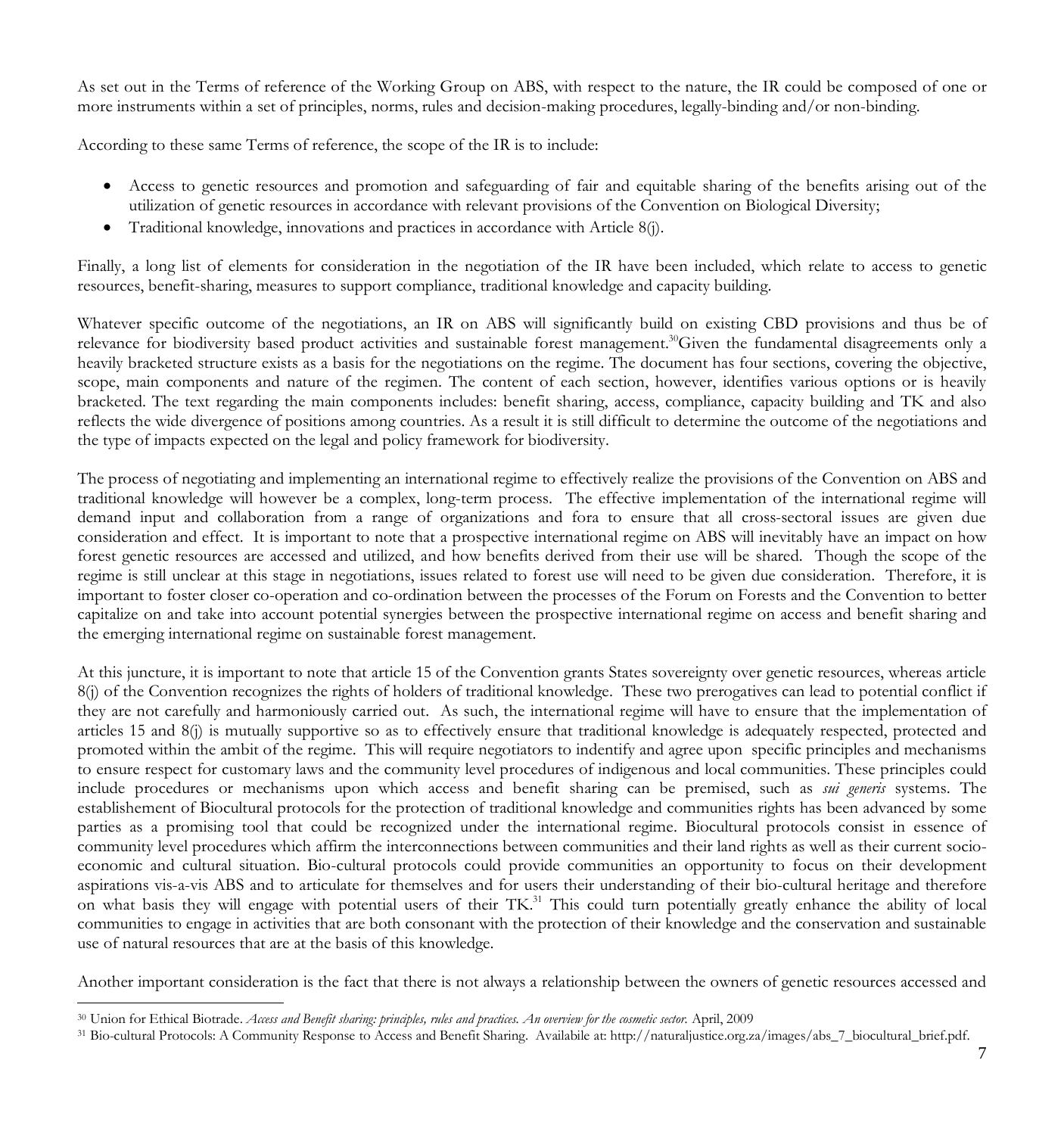the holders of traditional knowledge related to those resources. In some instances, genetic resources may be owned by the government or a private landowner and traditional knowledge held by indigenous and local communities. It must be noted that the relationship between access and use may vary depending on the nature of State sovereignty.<sup>32</sup>

The issue of property rights is one of the most complex<sup>33</sup>. The concept of sovereignty is different from those of heritage and property; the latter is not addressed by the Convention, leaving each State free to decide if genetic resources are private or public property and under what circumstances. This issue is not fully clear in comparative law, because, in general, the property systems and the Constitutions, with few exceptions, have not made reference to genetic resources. In the same manner, some legal systems make the difference between the property of biologic resources and the property of genetic resources.<sup>34</sup> Generally, the State is considered the owner of those resources but who gives the biologic resource containing the genetic resource or authorizes the entrance to the land where the resource is located or to the *ex-situ* collection is considered the provider of the biological resource.

The definition of property rights over genetic resources is interesting specially for 2 reasons:

- For the right to participate in the decision making processes of ABS and be beneficiary of the potential benefits.
- For the limitations that can derive from the concept of genetic resources as public property.

These questions are highly pertinent to discussion taking place in the forestry sector, where land tenure rights and ownership of forest resources may range from full state ownership of forest resources to joint ownership or sole ownership of indigenous and local communities who are custodians of these resources. A prospective international regime will thus have to carefully examine these issues to ensure that its implementation can be given effect in a harmonious and integrative manner across the varying scenarios.

The potential overlap between the Instrument and the CBD has already been envisaged. The Instrument states in its article 6(f) that the fair and equitable sharing of benefits arising out of the utilization of TFRK must be undertaken in accordance with relevant international agreements. This provision further accords with of Article 22 of the CBD which provides that the provisions of the Convention shall not affect the rights and obligations of any Contracting Party deriving from any *existing* agreement, except where the exercise of those rights and obligations would cause serious damage or threat to biological diversity.

What transcribes from the above is that issues covered by the IPF/IFF/UNFF commitments ultimately hinge on questions of customary land rights, land tenure security and the protection of TFRK. Issues related to the free and prior informed consent of the holders of TFRK, fair and equitable benefit sharing related to traditional knowledge and the promotion of activities to increase understanding of the role of TFRK in forest management are also central in the forestry sector. Similar considerations are currently being negotiated in the context of the ongoing discussions for the elaboration of an international regime on ABS.

# **2.2.1 Forest Certification as a model for ABS**

Decision IX/5 on Forest Biodiversity by COP 9 of the Convention recognizes a potential role for consistent and appropriate voluntary market-based certification schemes and tracking/chain-of-custody systems that promote the use of timber and non-timber forest products originating from sustainably managed forests produced in accordance with relevant national legislation, applicable standards, the Convention, and other relevant international obligations.<sup>35</sup>

The effective regulation of ABS requires a balanced approach that is cost effective, practical, produces timely solutions and effectively addresses the often diverging interests and considerations of providers and users. Various approaches are currently being discussed

<sup>&</sup>lt;sup>32</sup> Report of the Meeting of the Group of Technical and Legal Experts on Traditional Knowledge Associated with Genetic Resources in the Context of the International Regime on Access and Benefit-Sharing, UNEP/CBD/WG-ABS/8/2 at para. 15.

<sup>&</sup>lt;sup>33</sup> Concerning legal certainty, one of the most pertinent aspects to be studied regards the definition of physical property rights to GR, as recognized by the COP 8 when it requested the Parties to provide information to the Secretariat (Decision VIII/4 A).

<sup>&</sup>lt;sup>34</sup> United States is an exception, where the owner of the land is equally the owner of the genetic resources located on it.

<sup>35</sup> Decision IX/5 on Forest biodiversity, *supra* 1, at para 1(o).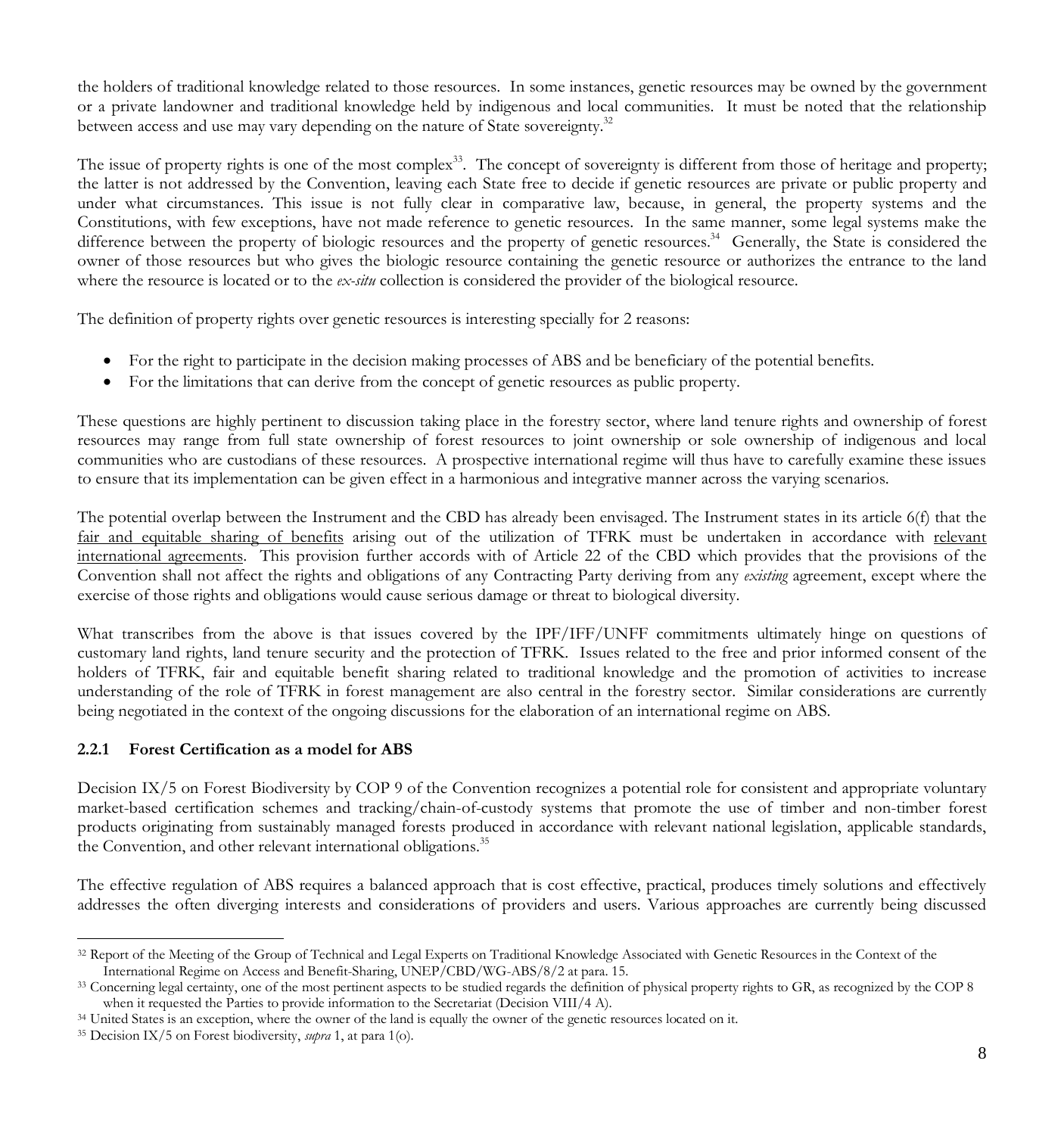within the ongoing negotiations of an international regime on ABS, including the adoption of measures that could increase transparency in ABS about the obligations that govern users of genetic resources and/or traditional knowledge<sup>36</sup>. It is argued here that systems of voluntary certification<sup>37</sup> akin to those in place in the forestry sector could serve as a means to monitor the flow of genetic resources along their value creation chain to enhance transparency and build confidence between providers and users.

An interesting development is the promotion of voluntary measures<sup>38</sup>, such as Codes of Conduct, principles, and guidelines that may be of value, at least in a relative sense, especially given problems related to access to justice, monitoring, and observance. Basically these codes seek to encourage adherents to comply with legal standards and of good practices. However, these instruments can be ineffective if not accompanied by some incentive to use them. For instance, the Japanese Guidelines for Access to Genetic Resources offer a concrete first step toward effective user measures, by including a commitment of the Japanese Government, stating that if a user complies with all these guidelines and still encounters claims of misappropriation, unauthorized access or biopiracy, the Japanese Government will utilise diplomatic and informal means to seek solution to the problem. This assurance of user-country assistance in resolving ABS related claims offers real value to the user companies and may become a primary incentive encouraging companies to comply with these voluntary guidelines. Similarly, the Costa Rica's regulations on access to genetic resources found in ex situ collections (Decree No. 33697-MINAE of 2007), clearly requires the applicant to follow a Code of Conduct for Access to Genetic Resources (Annex II of the regulations). The Australian state of Queensland introduced its *Code of Ethical Practice for Biotechnology in Queensland in 2000.*<sup>39</sup> Such examples are not common however.

Certification in the forestry sector has received attention in recent years as a mechanism that can contribute to sustainable forest management. Certification most commonly refers to a voluntary, independent, third party verification process that evaluates whether an organization complies with a set of standards and principles derived from best practices in the field and national and international laws. Increasing interest among forest companies in achieving certification, through bodies such as the Forest Stewardship Council (FSC) or the *Programme for the Endorsement of Forest Certification* schemes (PEFC), has largely been driven by consumer demand for products from sustainably managed forests and by skepticism about the ability of regulators to ensure the sustainable exploitation of forest resources. It can be characterised both as a market-based instrument and as a 'soft' policy tool for promoting positive social and environmental outcomes. Third party verification offers the greatest potential for an objective and credible assessment of a company's operations, independent of conflicts of interest and the inconsistent application of standards.<sup>40</sup>

In his analysis, Glowka provides a few arguments that substantiate how an independent certification system applied to bioprospecting could be a useful complement to ABS laws and policies. Providers of genetic resources often want to scrutinise the flow of a given resources to ensure that benefits that could subsequently ensue from their use are shared in a fair and equitable way. The underlying issue remains, however, that providers often lack the means to do so. In light of this, certification could be a useful and cost effective way for providers to monitor and scrutinize the flow and use of genetic resources. Indeed, Glowka further notes that an independent certification system applied to the legal and institutional systems of provider countries could increase the confidence of potential users in potential partners, which could in turn enhance and facilitate benefit sharing.<sup>41</sup>

It bears noting that the FSC's Principles and Criteria for Forest Stewardship<sup>42</sup> (the Principles and Criteria) address a set of legal obligations which notably include indigenous rights,<sup>43</sup> distribution of benefits,<sup>44</sup> and environmental impacts.<sup>45</sup> These issues also evidently

<sup>43</sup> *Ibid*., Principle 3.

 <sup>36</sup> The current negotiating states "the existence of a range of national and international, sectoral or company specific codes of conduct and best practice guidelines on access and benefit-sharing and their importance in achieving the fair and equitable sharing of benefits arising out of the utilization of genetic resources," Report of the eigth meeting of the Ad Hoc open ended working Group on access and benefit sharing, Annex 1 (Montreal text). 37 The use of these systems for ABS was anticipated by the Bonn Guidelines, see paragraph 58.

<sup>&</sup>lt;sup>38</sup> The need for guidance and orientation is evidenced by the guidelines and principles, in either final or draft form, developed by biotechnological organisations in the United States, Europe, and Japan (in the latter case, in conjunction with the Japanese Trade Ministry).

<sup>39</sup> See the ABS provisions at Section 11 of the QLD Code at: http://www.sd.qld.gov.au/dsdweb/v3/documents/objdirctrled/nonsecure/pdf/4130.pdf

<sup>40</sup> Glowka, Lyle. Towards a Certification System for Bioprospecting Activities, Study Commissioned by Swiss State Secretariat for Economic Affairs, 2001, at 7. Available at https://www.cbd.int/doc/meetings/cop/cop-06/other/cop-06-ch-rpt-en.pdf.

<sup>41</sup> *Ibid*., at 3.

<sup>42</sup> FSC International Standard, FSC Principles and Criteria for Forest Stewardship, FSC-STD-01-001 V4-0 EN

<sup>44</sup> *Ibid*., Principle 5.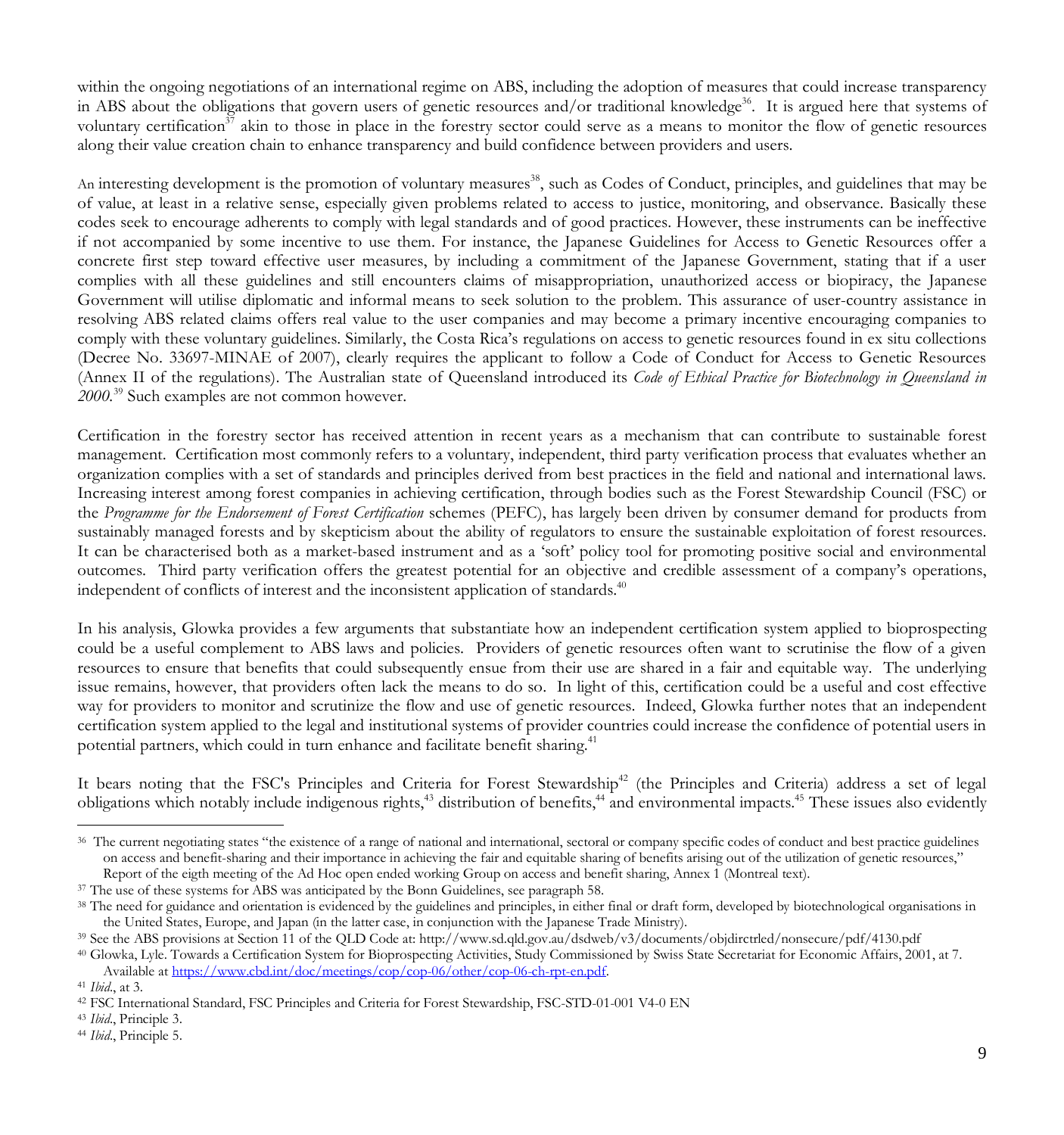play an important role in the area of ABS and the protection of the traditional knowledge of indigenous and local communities. The Principles and Criteria are of broad application, as they apply to all tropical, temperate and boreal forests, and some also apply to plantations and partially replanted forests. Organizations that seek accreditation from the FSC must incorporate the Principles and Criteria into their evaluation systems and standards of certification. While the Principles and Criteria are mainly designed for forests managed for the production of wood products, they also have relevance to forests managed for NWFP and other services.

#### **Box 4: FSC Principle #3: Indigenous peoples' rights**

The legal and customary rights of indigenous peoples to own, use and manage their lands, territories, and resources shall be recognized and respected.

**3.1** Indigenous peoples shall control forest management on their lands and territories unless they delegate control with free and informed consent to other agencies.

**3.2** Forest management shall not threaten or diminish, either directly or indirectly, the resources or tenure rights of indigenous peoples.

**3.4** Indigenous peoples shall be compensated for the application of their traditional knowledge regarding the use of forest species or management systems in forest operations. This compensation shall be formally agreed upon with their free and informed consent before forest operations commence.

The PEFC operates differently from the FSC, as it is an umbrella organization for the assessment and mutual recognition of national forest certification schemes developed through multi-stakeholder processes. The PEFC Basis for National Schemes and their Implementation requires national forest certification criteria to cover all relevant aspects of sustainable forest management, including economic, social and ecological functions as stated in intergovernmental criteria and indicators for SFM or related operational guidelines. One relevant series of criteria and indicators are the African Timber Organization/International Tropical Timber Organization (ATO/ITTO) principles, criteria and indicators for the sustainable management of African natural tropical forests (PCI).46 Within the context of improving the economic and social well-being of local populations,<sup>47</sup> The ATO/ITTO PCI require that the legal and customary rights of local populations respecting ownership, use and tenure of forest land and resources are clearly defined, acknowledged and respected<sup>48</sup>. This includes ensuring that local populations receive compensation for the use and application of their traditional knowledge and techniques in the forest area. This compensation must be freely and formally accepted prior to the commencement of operations<sup>49</sup> and the modalities of access to natural resources must also be clearly defined and respected by all<sup>50</sup>.

### **Box 5: Relevant Principles for the PEFC (ATO/ITTO):**

**Criterion 4.1** The rights and responsibilities of workers and local populations are clearly defined, acknowledged and respected **Indicator 4.1.1** The legal and customary rights of local populations in respect to the ownership, use and tenure of the forest land and resources are clearly defined, acknowledged and respected.

**Sub-indicator 4.1.1.1** The provisions of the forestry law on rights of use and ownership are known and respected. **Sub-indicator 4.1.1.3** As much as possible, local populations have control over the forestry operations on their forest land and resources, unless they freely delegate this control to a third party.

**Sub-indicator 4.1.1.5** Local populations receive compensation for the use and application of their traditional knowledge and techniques in the forest area. This compensation is freely and formally accepted prior to the commencement of operations.

**Indicator 4.1.2** The modalities of access to natural resources are clearly defined and respected by all. **Sub-indicator 4.1.2.1** The provisions of the forestry law on modalities of access to resources are known and respected.

 <sup>45</sup> *Ibid*., Principle 6.

<sup>46</sup> ATO/ITTO principles, criteria and indicators for the sustainable management of African natural tropical forests, ITTO Policy Development Series No. 14, 2003. Available at http://www.itto.int/en/policypapers\_guidelines/.

<sup>47</sup> *Ibid*. Principle 4.

<sup>48</sup> *Ibid*. Indicator 4.1.1.

<sup>49</sup> *Ibid*. Sub-indicator 4.1.1.5.

<sup>50</sup> *Ibid*. Indicator 4.1.2.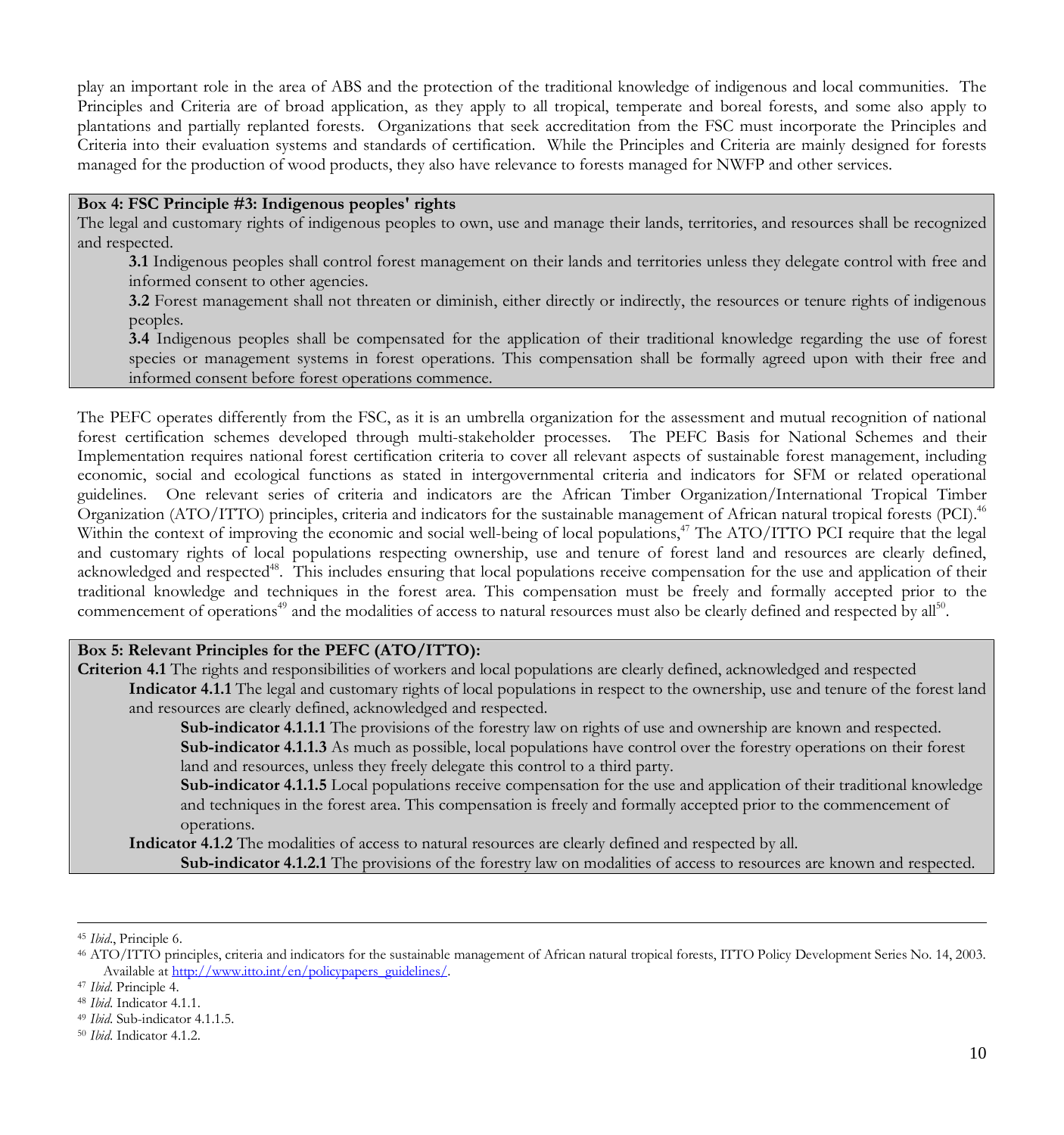The United Nations Conference on Trade and Development's BioTrade Initiative (BioTrade) responds to two fundamental goals of the Convention: the fair and equitable sharing of benefits arising from the use of genetic resources, based on prior informed consent and mutually agreed terms; and the sustainable use of biodiversity and equitable benefit sharing from the use of biological resources. As a result, these goals are reflected in the BioTrade Principles and Criteria.<sup>51</sup> Principle 3 tackles these two goals by promoting the fair and equitable sharing of benefits derived from the use of biodiversity, which encompasses both genetic and biological resources. It supports Article 15 of the Convention, which requires that access and benefit sharing be based on prior informed consent and mutually agreed terms,<sup>52</sup> and broadens benefit sharing to encompass the commercialization of biological resources.<sup>53</sup> In the context of trade in biological resources, Principle 3 requires that suitable methodologies be defined that can support the actors involved in its implementation. These methodologies are elaborated upon in subordinate criteria, such as Criterion 3.1 which suggests that the organization should interact and involve actors along the whole value chain, where possible, to facilitate balanced negotiations;<sup>54</sup> and Criterion 3.2 which underlines that income should be generated at all levels of the value chain.<sup>55</sup>

#### Box 6: BioTrade Principle 3: Fair and equitable sharing of benefits derived from the use of biodiversity<sup>56</sup>

This principle responds to a fundamental facet of the conservation and sustainable use of biodiversity under the Convention on Biological Diversity, of which the third objective is the fair and equitable sharing of benefits arising from the use of genetic resources. Article 15 thus requires access to and the distribution of the benefits related to genetic resources to be based on prior informed consent and mutually agreed terms. When BioTrade activities involve the commercialization of genetic resources, this principle supports these objectives and requirements. Equitable benefit sharing also arises in the context of the second objective of the Convention: the sustainable use of biodiversity. Benefit-sharing is therefore also important in activities dealing with biological resources, which form the vast majority of BioTrade activities.

The BioTrade Principles go beyond simply promoting the fair and equitable sharing of benefits derived from biodiversity. Principle 6 espouses respect for the rights of actors involved in BioTrade activities.<sup>57</sup> This includes respect for intellectual property rights, as well as the value of traditional knowledge in obtaining the innovations and creations protected by these rights. It requires that if traditional knowledge is relevant to the development and commercialization of a product, organizations should acknowledge its relevance through joint ownership of intellectual property rights and/or the sharing of the royalties from licensing. It is noted that adequate discussion of the intellectual property policy of the different actors is very important in this regard.<sup>58</sup> Furthermore, the rights of local and indigenous communities relating to their territory, culture, and knowledge should be respected. The Principles recognize that local communities and indigenous peoples are for the most part essential actors in the commercialization of biodiversity-based products, as well as in the conservation and sustainable use of biodiversity, and to guarantee sustainable trade, the impacts of the productive system on these groups of people should be identified and their rights respected.<sup>59</sup> It is recognized that traditional knowledge related to the conservation and sustainable use of biological resources is an important component of many BioTrade activities. Even when there is no direct contribution of traditional knowledge to the value chain, BioTrade organizations should frame their activities so that they do not undermine traditional practices, but rather contribute to their appreciation and conservation. $60$ 

Lastly, the BioTrade Principles also address the difficulties surrounding land tenure, use and access to natural resources and knowledge. Principle 7 states that clarity about rights of access is critical to the responsible management of an organization because clarity assists long-term decision-making for sustainability. At the same time, clarity means that the responsibilities of each actor in the management of

 <sup>51</sup> United Nations Conference on Trade and Development, UNCTAD BioTrade Initiative, BioTrade Principles and Criteria, UNCTAD/DITC/TED/2007/4. Available at: http://www.biotrade.org/BTFP/BTFP-docs/Working\_docs/UNCTAD\_BT\_PC\_en.pdf.

<sup>52</sup> Convention on Biological Diversity at art. 15(4) and (5).

<sup>53</sup> BioTrade Principles and Criteria at Principle 3, Fair and equitable sharing of benefits derived from the use of biodiversity.

<sup>&</sup>lt;sup>54</sup> *Ibid.* at Criterion 3.1, The organization should interact and involve actors along the whole value chain, where possible.

<sup>&</sup>lt;sup>55</sup> *Ibid.* at Criterion 3.2, Income should be generated at all levels of the value chain, by contributing to the position of value-added products in the market, under transparent conditions.

<sup>56</sup> The Union of Ethical Biotrade, Framework for the verification native natural ingredients of Bio Trade companies. Union for Ethical Bio Trade.www. Ethicalbiotrade.org which is a system closer to the certification

<sup>57</sup> *Ibid*. at Principle 6, Respect for the rights of actors involved in BioTrade activities.

<sup>58</sup> *Ibid*. at Criterion 6.2, Intellectual property rights should be respected.

<sup>&</sup>lt;sup>59</sup> *Ibid.* at Criterion 6.3, Rights of local and indigenous communities (territory, culture, knowledge) should be respected.

<sup>60</sup> *Ibid*. at Criterion 6.4, Traditional knowledge should be maintained and revived.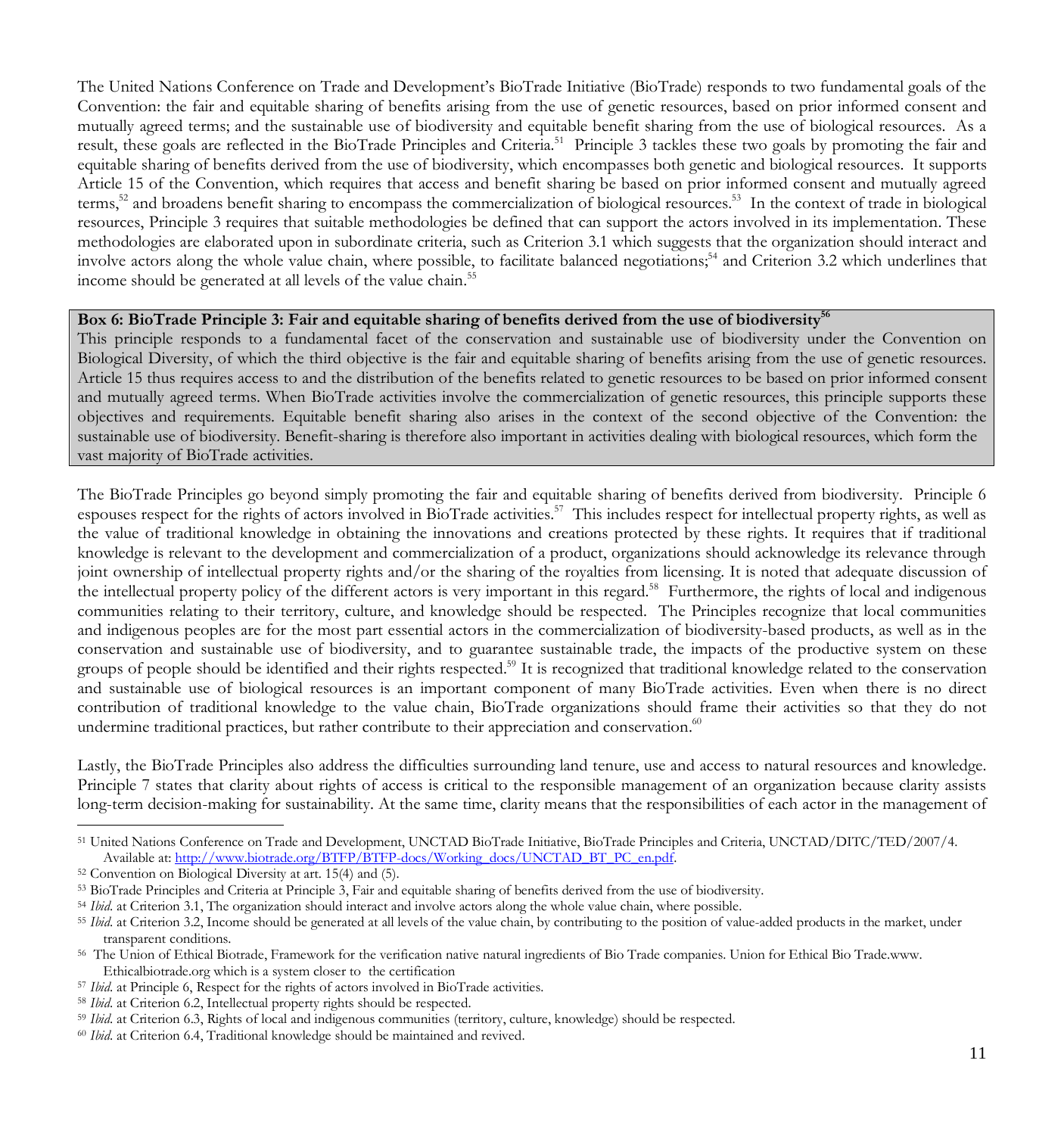a species can be established.<sup>61</sup> Therefore, the organization should demonstrate its right to use the land and resources in addition to compliance with Principle 7 and in accordance with Principle 6. The organization should not encroach upon the existing rights of local communities, and where there are conflicts over the use of land − for example where traditional rights contradict legal rights − the organization should have mechanisms in place to resolve such conflicts in a way that is satisfactory to all parties.<sup>62</sup> Secondly, access to biological and genetic resources for sustainable use should be subject to prior informed consent. The Convention requires access and distribution of benefits in relation to genetic resources to take place on the basis of prior informed consent, thus the consent of all relevant national authorities in the provider country should be obtained in accordance with national legislation.<sup>63</sup> Lastly, access to TK should be granted only where prior informed consent has been granted.Where traditional knowledge is used, the organization should follow all regulations and their established procedures to ensure that the rights of the actors providing this knowledge are recognized, including the right to prior informed consent of all relevant stakeholders, as appropriate to the circumstances and subject to domestic law. Traditional knowledge is a resource and, as such, should be valued and rewarded in the appropriate manner.<sup>64</sup>

It follows from the preceding analysis that voluntary certification schemes could be useful in setting standards for bioprospecting that would act as a useful complement to ABS laws and policies. Holding users to certain standards and monitoring the flow of genetic resources along the value creation chain could increase the confidence of provider countries in potential partners, while verification of the legal and institutional systems of provider countries could increase the confidence of potential users. In short, voluntary certification systems could potentially be a supplementary means of fostering greater confidence between providers and users as it could help in ascertaining that bioprospecting and access to resources are conducted in accordance with mutually agreed set of standards. In addition, and as aptly noted by Glowka, local communities might also feasibly use certification systems to garner confidence that the use of their traditional knowledge is done in accordance with known and agreeable best practice standards. Given their flexibility, certification systems could be adapted to deal with different types of applications and the range of varying and corresponding interests involved in bioprospecting.

#### **2.2.2 The Importance of Non-Wood Forest Products**

The Food and Agriculture Organisation defines non-wood forest products (NWFP) as "goods of biological origin other than wood, derived from forests, other wooded land and trees outside forests."<sup>65</sup> NWFPs include exudates (gums, resins and latex), canes, fruits, flowers, seeds, seed derivatives, entire plants, leaves, root or stem bark, fungi, meat and by-products from game animals, animals for the pet trade, micro-organisms, and insects.<sup>66</sup> Given the great degree of biodiversity found in tropical forests, this encompasses an enormous variety of plant and animal products. Many indigenous and local communities in developing countries rely on these products for food and medicine and also as a source of income and employment through commercialization. Given the potential that lies in this field, it is thus not surprising that the demand for certain types of NWFPs, particularly medicinal and aromatic plants<sup>67</sup>, has significantly increased in recent years.

The mamala tree case (*Homalanthus nutans*) is one example of an NWFP based ABS agreement<sup>68</sup>. The tree's stemwood and bark contain a gene that is effective against the HIV virus and have been used to produce an anti-HIV compound (Prostratin). The tree's

65 FAO, "What are non-wood forest products?". Available at http://www.fao.org/forestry/nwfp/6388/en/.

 <sup>61</sup> *Ibid*. at Principle 7, Clarity about land tenure, use and access to natural resources and knowledge.

<sup>&</sup>lt;sup>62</sup> *Ibid.* at Criterion 7.1, The organization should demonstrate land tenure according to the relevant regulations.

<sup>&</sup>lt;sup>63</sup> *Ibid.* at Criterion 7.2, Access to biological and genetic resources for sustainable use should be subject to prior informed consent.

<sup>64</sup> *Ibid*. at Criterion 7.3, Access to traditional knowledge should be granted only where prior informed consent has been granted.

<sup>66</sup> Parrotta, John A., Alfred Oteng-Yeboah, Joseph Cobbinah, eds. Traditional Forest-Related Knowledge and Sustainable Forest Management in Africa: Conference Papers. IUFRO World Series Vol. 23. Accra, IUFRO, 2009 at p. 63.

<sup>67</sup> See Laird, Sara and Wynberg, Rachel, *Access and Benefit Sharing in practice: trends in partnerships across sectors;* CBD Technical Study No.38, Montreal, 2008

<sup>68</sup> Traditional knowledge is extensively used in the development of botanicals. Examples of benefit sharing in Botanical medicine / Nutraceuticals sectors are not common. However, there are instances where commercial benefits have been shared with local communities (e.g. Shaman pharmaceuticals shares a percentage of its benefits with communities it works with globally through The Healing Conservancy Funds; the TBGRI with the Kani tribes in the Kerala state of India). Monetary benefits shared by this sector include apart from prices paid for the resource, royalties on sales of products, share of license fees, advance payments, employment opportunities through commercial partnerships. Non-monetary benefits include training and capacity building for communities and host country institutions, support for the establishment of small scale enterprises based on medicinal plants and related resources. IP ownership of the product is retained primarily by the companies. See Laird and Wynberg, op cit.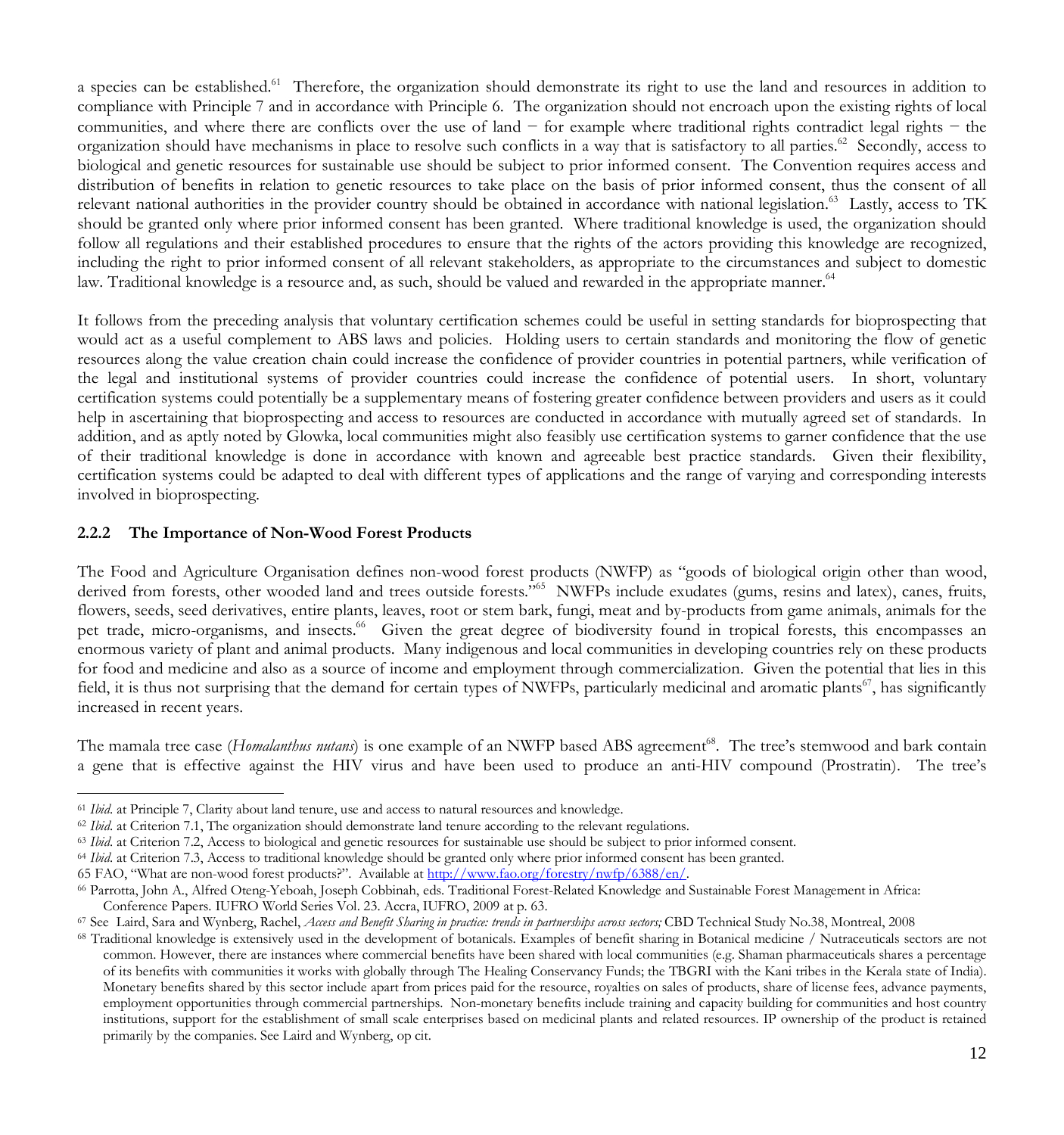components were used traditionally to make an anti-viral tea to cure hepatitis and the indigenous population had been in contact with an ethnobotanist. Before sending samples of the tree for testing, the researcher obtained prior informed consent from the Samoan government and the traditional Samoan healers and chiefs that were consulted. Once the anti-viral properties were discovered and further research and development was needed, benefit-sharing agreements (monetary and non-monetary) were signed. Since the discovery was based on TK, the Aids Research Alliance decided to return 20% of the revenue from commercialization to the peoples of Samoa that assisted in the discovery. The University of California, Berkeley also expressed interest in cloning the gene for mass fabrication, and entered into a memorandum of understanding with the Samoan Government to return 50% of net revenue to the Samoan people. To date, monetary benefits amounting to over US\$480,000 have been shared. Non-monetary benefits have included education on genetic engineering to local peoples, the construction of schools, medical clinics, water supplies, trails, an aerial rain forest canopy walkway, and an endowment for the local rain forest.<sup>69</sup>

This case aptly illustrates how ABS can be applied to the use of NWFP and underscores the potential of TFRK to provide significant monetary and non-monetary benefits for forest–dependent, indigenous, and local communities. The activities of the Ethical Union for BioTrade and their verification system, which is discussed further in the study, also illustrate the link betwwen ABS and the use of NWFP.

## **2.2.3 Reducing Emissions from Deforestation and Forest Degradation and ABS**

Although REDD-Plus under the UN Framework Convention on Climate Change (the Framework Convention) and ABS under the Convention are two distinct mechanisms, there are various parallels between the two. In 2007, the Framework Convention's Bali Action Plan requested enhanced national and international action on the mitigation of climate change, including policies and incentives for reducing emissions from deforestation and forest degradation in developing countries; and the role of conservation, sustainable management of forests and enhancement of forest carbon stocks in developing countries.<sup>70</sup>

The synergies between the mechanisms are in the fields of conservation, sustainable management of forests and the enhancement of forest carbon stocks. Article 8(j) of the CBD promotes in-situ conservation, and could be supported by REDD-Plus offset schemes. The synergies between ABS and SFM could also be complemented by the certification of SFM related forest-offsets. Enhancement of forest carbon stocks in developing countries could be based on FGR and related TK that enhance forest productivity. However, land rights and tenure continue to be one of the most problematic areas when it comes to the implementation of REDD: those without tenure may not be able to claim compensation.

# **2.3 Forest Law Enforcement, Governance and Trade**

The Convention's COP 9 decision on forest biodiversity requested that parties strengthen forest law enforcement and governance at all levels, take effective legislative and non-legislative measures to prevent harvesting of forest products and resources in violation of national legislation, including timber and non-timber forest products, bushmeat, wildlife, and forest biological resources, and related trade, and contribute to bilateral, regional and international efforts to that end, taking into account articles 8(j) and 10(c) of the Convention.<sup>71</sup> Despite much recent discussion, there is no clear agreement on what forest governance means nor on how to assess whether it is being done well or poorly.

As a result, the enforcement of State forest laws aimed at *in situ* conservation must be done while respecting, preserving and maintaining knowledge, innovations and practices of indigenous and local communities embodying traditional lifestyles relevant for the conservation and sustainable use of biological diversity and promoting their wider application with the approval and involvement of the holders of such knowledge, innovations and practices, and encouraging the equitable sharing of the benefits arising from the utilization of such knowledge, innovations and practices.<sup>72</sup> States must also allow for the sustainable use of the components of biological diversity through

<sup>69</sup> Secretariat for the Convention on Biological Diversity, ABS Policy Brief. Accessed at http://www.cbd.int/forest/doc/abs-policy-brief-en.pdf.

<sup>70</sup> United Nations Framework Convention on Climate Change, Bali Action Plan, Decision 1/CP.13 at para. 1(b)(iii).

<sup>71</sup> Decision IX/5 on Forest biodiversity, *supra* 1, at para. 1(l).

<sup>72</sup> Convention on Biological Diversity, at Article 8(j).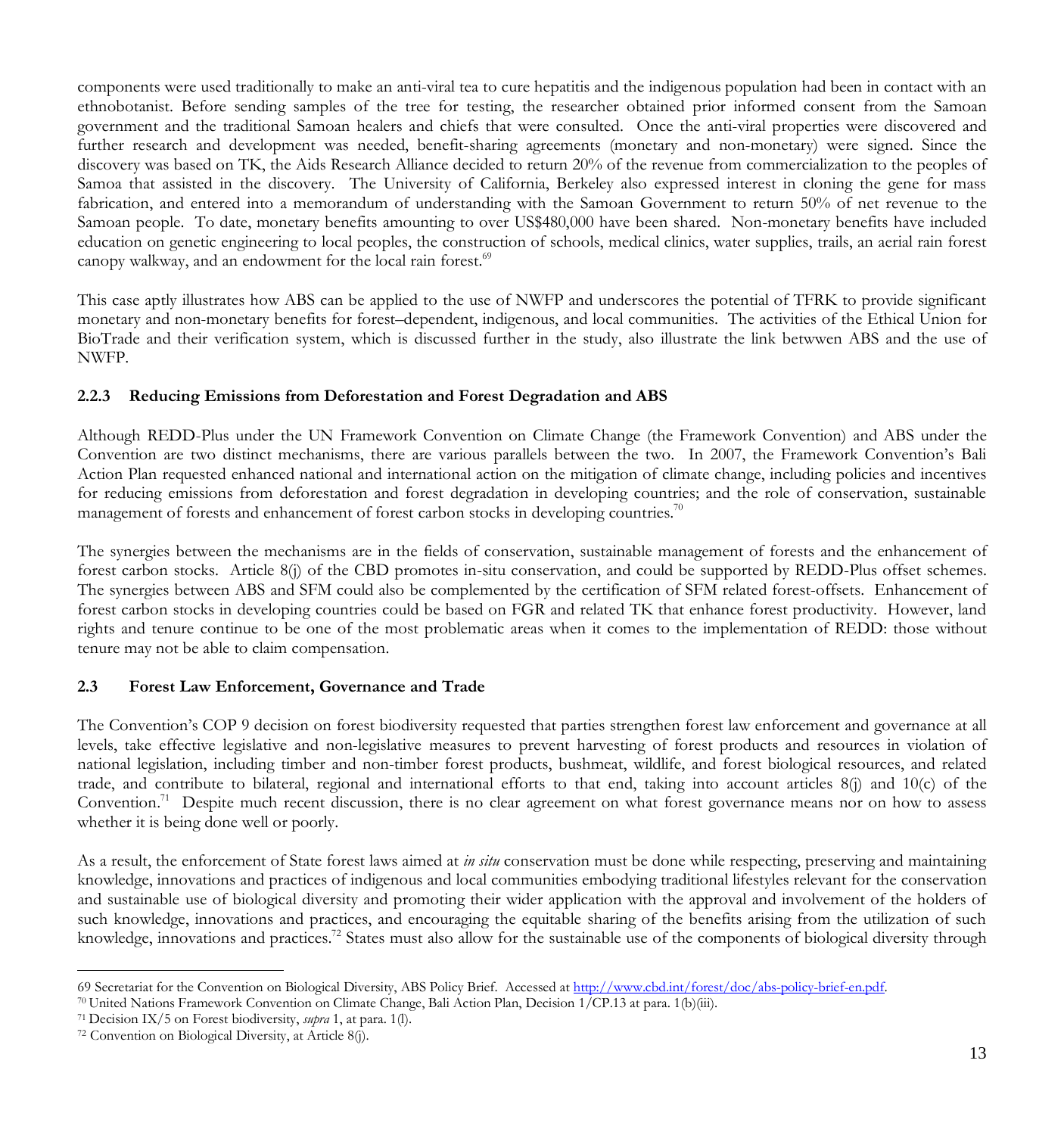protecting and encouraging the customary use of biological resources in accordance with traditional cultural practices that are compatible with conservation or sustainable use requirements.<sup>73</sup>

### **2.3.1 European Union Forest Law Enforcement, Governance and Trade (FLEGT)**

The Communication from the Commission to the Council and the European Parliament on an EU Action Plan for Forest Law Enforcement, Governance and Trade (FLEGT)<sup>74</sup> is an action plan that lays out the EU's first step towards addressing the issue of illegal logging of and trade in tropical timber. Governance reforms and capacity building are emphasized, supported by actions aimed at developing multilateral cooperation and demand-side measures that reduce the consumption of illegally harvested timber and that contribute to the wider objective of SFM in producer countries.

The 2005 FLEGT Regulation established rules for the import of certain timber products from particular countries for the purposes of implementing the FLEGT licensing scheme with the aim of ensuring that only timber products produced in accordance with the producing country's legislation may enter the EC. Timber imports from partner countries into the Community are prohibited unless covered by a FLEGT license, but existing schemes that guarantee the legality and reliable tracking of timber products from partner countries may form the basis of a FLEGT license if assessed and approved. The scheme only applies to imports of timber products listed in Annexes II and III from the partner countries listed in from Annex I, but may be extended to other product categories in the future.<sup>75</sup>

Voluntary Partnership Agreements are agreements between the Community and a partner country by which they undertake to work together to support the FLEGT Action Plan and FLEGT licensing scheme. When the EC enters into a voluntary partnership agreement (VPA) with a country or regional organization, the agreement creates a legally binding obligation to implement the licensing scheme within a given schedule. Ghana has entered into such a VPA that aims to provide a legal framework and compliance monitoring system to ensure that all timber imports into the EU from Ghana have been legally acquired, harvested, transported and exported.<sup>76</sup> Ghana has gone beyond the licensing scheme to implement an ENGO facilitated multi-stakeholder dialogue to undertake the phased introduction of sustainable practices throughout the whole forestry sector.<sup>77</sup> It is, however, limited to timber products at this time.

### **2.3.2 Africa Forest Law Enforcement and Governance (AFLEG)**

The 2003 Africa Forest Law Enforcement and Governance Ministerial Conference brought together African ministers to address the issues surrounding forest law and governance in Africa. In the Ministerial Declaration,<sup>78</sup> the Ministers reaffirmed and declared their intention to, *inter alia*, involve stakeholders, including local communities in decision-making in the forestry sector, thereby promoting transparency, reducing the potential for corruption, facilitating greater equity and minimizing the undue influence of privileged groups;79 encourage and promote the participation of the rural population in the management of forest wildlife resources for their socioeconomic and cultural development;<sup>80</sup> take steps to ensure the effective and equitable application of the progressive and wide-ranging changes made by many African countries to forest laws in recent years;<sup>81</sup> consider the legitimate interests of all parts of society when developing forest legislation, including addressing traditional and customary laws and practices, including inter alia sustainable bushmeat

 <sup>73</sup> *Ibid*., at Article 10(c).

<sup>74</sup> Commission of The European Communities, Communication from the Commission to the Council and the European Parliament, Proposal for an EU Action Plan, Brussels, 21.5.2003, COM (2003) 251 final. Available at: http://www.euflegt.efi.int/uploads/01FLEGTActionPlanenfinalen.pdf

<sup>75</sup> Council Regulation (EC) No 2173/2005 of 20 December 2005 on the establishment of a FLEGT licensing scheme for imports of timber into the European Community, Official Journal of the European Union, L 347/1. Available at: http://www.euflegt.efi.int/uploads/eucouncilflegtresolution.pdf

<sup>76</sup> SAIIA Occasional Paper, No 50, October 2009

<sup>77</sup> Ghana Forestry Commission, "Leading the way on sustainable forestry", Ghana Gazette, No. 45, Jan-Jun 2009.

<sup>78</sup> Ministerial Declaration, Africa Forest Law Enforcement And Governance (AFLEG) Ministerial Conference, 13-16 October, 2003, Yaoundé, Cameroon.

<sup>79</sup> *Ibid*. at para. 7.

<sup>80</sup> *Ibid*. at para. 8.

<sup>81</sup> *Ibid*. at para. 11.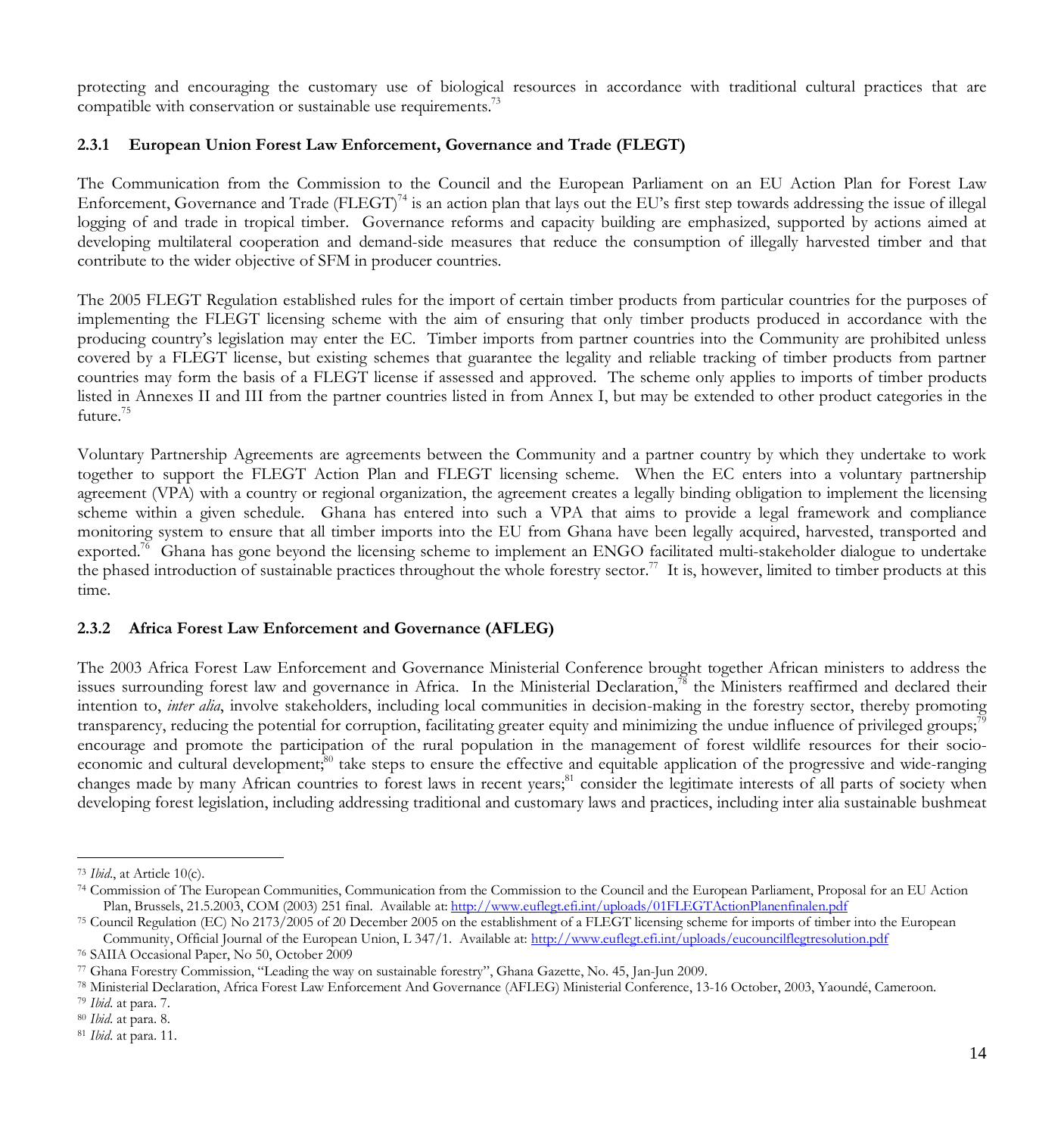hunting;<sup>82</sup> Emphasize the importance of existing legal frameworks and the compatibility of laws with neighbouring states, taking into account traditional and customary forest laws;<sup>83</sup> work to advance the implementation of the AFLEG objectives within the NEPAD process, as well as COMIFAC, ATO and other similar organizations;<sup>84</sup> analyse land-use laws and policies and take measures to ensure that property and usufruct rights, including traditional forest-related knowledge, are fully respected;<sup>85</sup> explore the ways and means of demonstrating legality and sustainability of forest products to encourage consumer market confidence and thereby enhance legitimate trade for a greater financial return to producing countries;<sup>86</sup> and work in collaboration with other related initiatives such as the EU FLEGT Action Plan.<sup>87</sup> The indicative list of actions includes integrating the concern for sustainable development of wildlife resources and non-timber forest products in AFLEG and developing participatory forest management practices to enhance forest law enforcement and governance.<sup>88</sup>

# **2.3.3 AFLEG/FLEGT**

Despite an early lack of success, potential lies in the AFLEG/FLEGT Task Force. Presently, there is little coherence between the FLEGT and AFLEG processes, and they function in different ways. The contrast is between the vague perception of AFLEG applicability vs. the codified approach undertaken by the FLEGT process. The formalized process under FLEGT has led to its growth to the detriment of AFLEG.<sup>89</sup> However, synergies could be leveraged on priority themes distilled from the discussions at the last meeting of the Task Force: legality, traceability and certification, and the redistribution of forestry fees (i.e. benefit sharing).<sup>90</sup> An FAO project on NWFP in Central Africa has also proposed placing NWFP under the umbrella of the Task Force.<sup>91</sup>

## **3. Regional Frameworks for Sustainable Forest Management (focus on Africa)**

There are also a number of regional partnerships on SFM which contain, or are in the process of developing, access and benefit sharing provisions and strategies. These include the Central African Forests Commission (COMIFAC) and the South African Development Community (SADC). Some of these regional agreements contain benefit sharing provisions, but these instruments are often not synergistically linked to other ABS-specific regional initiatives.

# **3.1 Treaty on the Conservation and Sustainable Development of the Forest Ecosystems of Central Africa (COMIFAC)**

The working group on biodiversity of COMIFAC, le Groupe de Travail sur la Biodiversity de l'Afrique Central (GTBAC), has focused its work on the question of access and benefit sharing. The Group has noted, through a commissioned study on the state of ABS legislation in the sub region, that ABS considerations can be found in general decrees, forestry codes, statutes or general national environmental frameworks and action plans. These measures are often very broad and do not address the question of ABS in great detail. As such the GTBAC has decided to engage in the elaboration of sub regional strategy on ABS which fosters greater synergies between ABS and forestry and other cross sectoral considerations.

In Feb 2008, FAO, COMIFAC and GTZ developed the Sub-Regional Directives on the Sustainable Management of NWFP in Central Africa (the Directives) for the member states of COMIFAC.<sup>92</sup> The object of the Directives is to propose common grounds upon which countries in the sub-region can properly take into account NWFP in political, legal, fiscal and institutional frameworks to assure the

 <sup>82</sup> *Ibid*. at para. 12.

<sup>83</sup> *Ibid*. at para. 13.

<sup>84</sup> *Ibid*. at para. 14.

<sup>85</sup> *Ibid*. at para. 18.

<sup>86</sup> *Ibid*. at para. 20.

<sup>87</sup> *Ibid*. at para. 24.

<sup>88</sup> *Ibid*. at p. 5.

<sup>89</sup> Compte-Rendu, Atelier D'Evaluation de la Task Force Regionale AFLEG/FLEGT. Douala, Cameroun, du 13 au 15 mai 2009. Available at http://www.comifac.org/Members/webmaster/compte-rendu-de-latelier-devaluation-de-la-tf-afleg-flegt at p. 3

<sup>90</sup> Communique Final, Atelier D'Evaluation de la Task Force Regionale AFLEG/FLEGT. Douala, Cameroun, du 13 au 15 mai 2009. Available at http://www.comifac.org/Members/webmaster/communique-final-de-latelier-devaluation-de-la-tf-afleg-flegt.

<sup>91</sup> FAO project GCP/RAF/398/GER

<sup>92</sup> Directives Sous-Regionales Relatives a la Gestion Durable des Produits Forestiers Non Ligneux D'Origine Vegetale en Afrique Centrale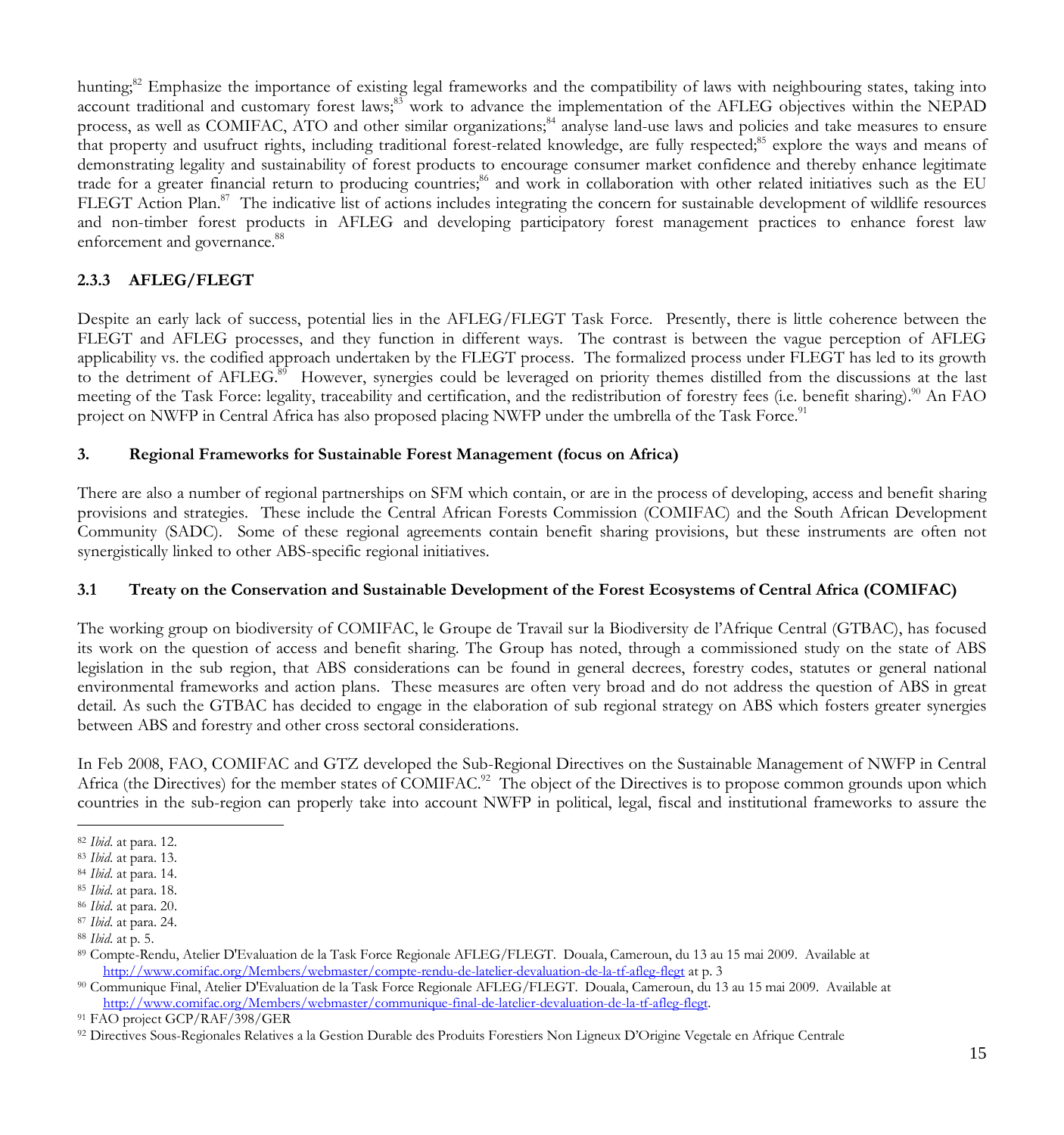sustainable management of forest resources.<sup>93</sup> Several modes of benefit sharing with ILC are explicitly recognized: In conformity with the CBD, each state must take all necessary measures to assure the just and equitable sharing of benefits resulting from the exploitation of NWFP genetic resources;<sup>94</sup> and each State must take all necessary measures to redistribute the fees that result from the exploitation of NWFP to local forest communities.<sup>95</sup>

The Directives also address access considerations. Access to NWFP requires either a usage right to the resources of the forest concerned; an exploitation permit, or a management agreement signed with the state.<sup>96</sup> Local forest populations that the law confers their property to the State have the right to remove, freely and without advanced informed agreement, all NWFP that they use to satisfy their individual or collective domestic needs, except for protected species.<sup>97</sup> In addition, local forest populations can barter nonendangered NWFP for other goods.<sup>98</sup> The competent national authority will put in place the necessary measures to reconcile the rights of the holders of usage rights and those of managers of the forests submitted to a management regime, notably through tripartite accords between competent authorities, manager and usage right holders and/or mechanisms to prevent and resolve conflicts.<sup>99</sup>

| <b>Modes of Access</b>                                            | <b>Usage Rights</b>                                                                                                     |
|-------------------------------------------------------------------|-------------------------------------------------------------------------------------------------------------------------|
|                                                                   | Most of the legislation in the countries of the sub-region In most of Central Africa, the State owns and manages forest |
| governing the management of NWFP is built on the classical        | resources. Legislation generally gives forest dependent peoples the                                                     |
| model of forestry management, calls for the sustainable use of    | right to use NWFP to satisfy domestic needs, but not the right to                                                       |
| natural resources, but is aimed on timber exploitation. The codes | commercialize. In many countries, there is a dualism between                                                            |
| generally make reference to NWFP in an inconsistent and isolated  | customary and written law which complicates application of the                                                          |
| fashion. <sup>100</sup>                                           | legal framework." <sup>101</sup>                                                                                        |

## **3.2 South African Development Community (SADC) Protocol on Forestry**

The SADC Protocol on Forestry requires State Parties to adopt national policies and mechanisms to ensure that access to forest genetic resources is subject to prior informed consent and mutually agreed terms and that there is an equitable sharing of the benefits derived from the use of these resources. State Parties are also required to develop a regional approach and harmonised national legislation regulating access to, and the management, development and use of forest genetic resources as well as for the equitable sharing of the benefits derived from resources shared by more than one State Party. Lastly, parties are expected to share germplasm from plant genetic resources upon mutually agreed terms, and contribute to preserving forest germplasm *ex situ* with the SADC gene bank. Article 17 of the Forestry Protocol specifically pertains to the question of access and benefit sharing of forest genetic resources. Forest genetic resources are defined drawing on the exact language from the CBD. Furthermore, the Protocol calls on member States to adopt national policies and to implement mechanisms that ensure that access to the forest genetic resources is subject to prior informed consent and mutually agreed terms. It further obligates them to guarantee equitable sharing of the benefits derived from the use of such resources.<sup>102</sup>

### **Box 7: SADC Protocol on Forestry: Forest Genetic Resources (Art. 17)**

State Parties shall adopt national policies and implement mechanisms to ensure that access to the forest genetic resources is subject to prior informed consent and mutually agreed terms and that there is an equitable sharing of the benefits derived from the use of these resources.

101 *Ibid*., at 2

 <sup>93</sup> *Ibid*., at Directive 1.

<sup>94</sup> *Ibid*., at Directive 5.1.

<sup>&</sup>lt;sup>95</sup> *Ibid.*, at Directive 5.2.

<sup>96</sup> *Ibid*., at Directive 6.

<sup>97</sup> *Ibid*., at Directive 7.1.

<sup>98</sup> *Ibid*., at Directive 7.2

<sup>99</sup> *Ibid*., at Directive 7.4.

<sup>100</sup> Cadre légal et réglementaire régissant le secteur 'produits forestiers non ligneux' en Afrique Centrale, FAO PROJET GCP/RAF/398/GER, Note d'information No. 2 (Septembre 2006) http://www.fao.org/forestry/14257-1-0.pdf at 1-2.

<sup>102</sup> Southern African Development Community: Protocol on Forestry, art. 17. Available at: http://www.iss.co.za/Af/RegOrg/unity\_to\_union/pdfs/sadc/protocols/forestry.pdf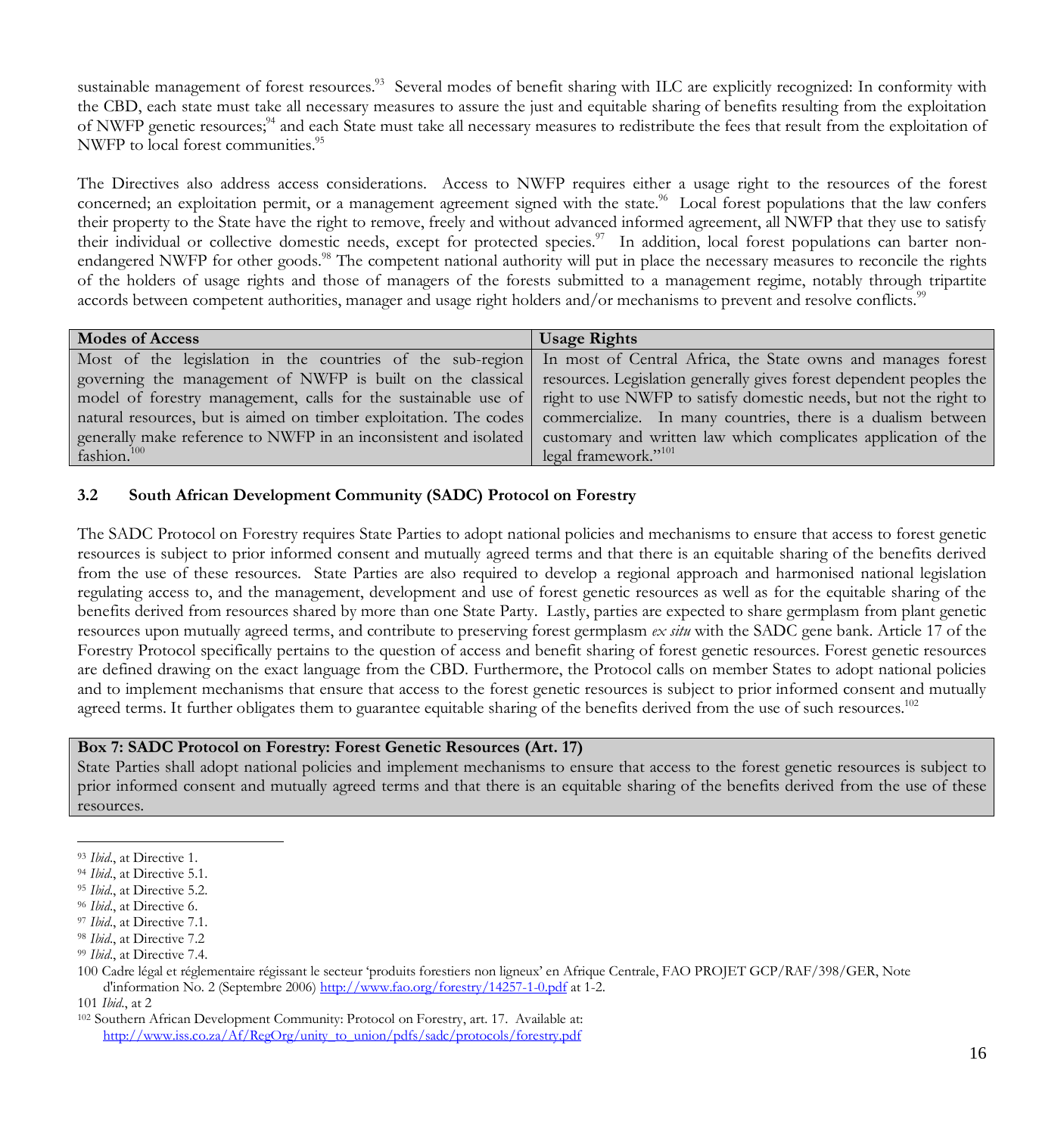Furthermore the protocol recognises the contribution of forest dependent communities in forest management by calling on State Parties to take appropriate measures to promote the participation of local people and communities in decisions and activities related to forest management."<sup>103</sup>

#### **Box 8: SADC Protocol on Forestry: Community- based forest management (Art. 12(a))**

State parties adopt national policies and mechanisms to enable local people and communities to benefit collectively from the use of forest resources and to ensure their effective participation in forest management activities, including affirmative steps to seek and encourage such participation

The protocol continues by providing specific measures that State parties can enact to protect and promote traditional forest related knowledge.104

### **Box 9: SADC Protocol on Forestry: Traditional Forest-Related Knowledge (Art. 16)**

1. State Parties shall recognize, respect and protect the rights of individuals and communities over their traditional forest-related knowledge and their right to benefit from the utilization of this knowledge.

2. State Parties, in consultation with local people and communities:

a. may record, preserve and protect traditional forest-related knowledge, provide for the equitable sharing of any benefits arising from the utilization of this knowledge among those who hold it;

b. shall, where appropriate, develop standards, guidelines and other mechanisms in this regard.

## **4. Forest and ABS legislation on the national level: potential areas of synergy or conflict between ABS and Forest tenure schemes**

| Type of                      | <b>Modalities of Access</b>       | <b>Usage Rights</b>                                                                                                        | <b>Benefit Sharing</b> |
|------------------------------|-----------------------------------|----------------------------------------------------------------------------------------------------------------------------|------------------------|
| Legislation                  |                                   |                                                                                                                            | provisions             |
| Forest Code <sup>105</sup> & | Cameroon's<br>genetic<br>heritage | Two types of forest area: 'permanent' forest Economic                                                                      | financial<br>and       |
| Regulations <sup>106</sup>   | the state<br>belongs to<br>and    | area, which includes state forests, benefits resulting from the                                                            |                        |
|                              |                                   | authorization is required for $\vert$ conservation areas and communal forests; <sup>113</sup> use of GR are subject to the |                        |
|                              |                                   | scientific, commercial or cultural and forests which are non-permanent (i.e. payment of royalties. <sup>123</sup>          |                        |
|                              | use. <sup>107</sup>               | lands that may be used for non-forest                                                                                      |                        |
|                              |                                   | purposes). $^{114}$                                                                                                        |                        |
|                              | Harvesting GR<br>samples for      | Customary use is defined as the right of local                                                                             |                        |
|                              | scientific or cultural purposes   | populations to exploit all forest, wildlife and                                                                            |                        |
|                              | requires authorization obtained   | fisheries resources for personal use, except                                                                               |                        |
|                              | from the Ministry of Forestry &   | protected species. <sup>115</sup>                                                                                          |                        |
|                              | Wildlife (MINFOF) and Ministry    |                                                                                                                            |                        |
|                              | Scientific Research &<br>for      | In national forests, the rights of local                                                                                   |                        |
|                              |                                   | Innovation. Prior consultation of communities are fixed by regulation, $16$ but                                            |                        |
|                              |                                   | the reference stock at the National   local peoples generally retain their traditional                                     |                        |

#### **4.1 Case Study on Cameroon's Forest and ABS Legislation**

 <sup>103</sup> *Ibid*. at art. 12(a).

<sup>104</sup> *Ibid,* art. 16.

<sup>105</sup> Cameroon, Loi nº 94/01 portant régime des forêts, de la faune et de la pêche, 20 January 1994, FAL nº 44, 1995, p. 158 à 214. (Law 94/01)

<sup>106</sup> Cameroon, Décret nº 95-531/PM fixant les modalités d'application du régime des forêts. (Decree 95-531)

<sup>107</sup> Law 94/01 at art. 12(1).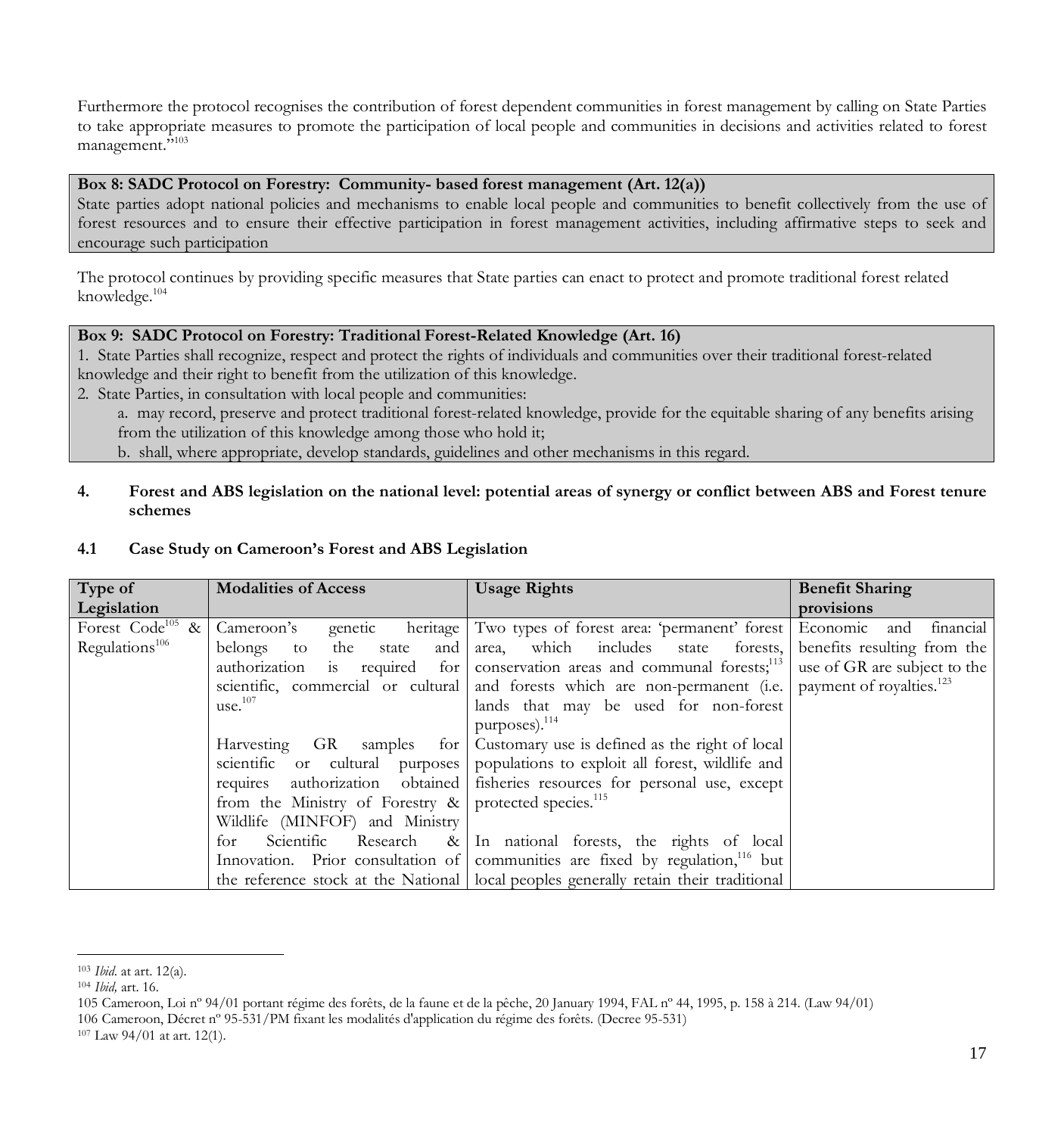| Herbarium of Cameroon is also                           | rights to NWFP in national forests. <sup>117</sup>                             |  |
|---------------------------------------------------------|--------------------------------------------------------------------------------|--|
| required. <sup>108</sup>                                |                                                                                |  |
|                                                         | Communal forests are all forests that have                                     |  |
| NWFP harvesting is subject to an                        | been classified on behalf of the respective                                    |  |
| operating permit. <sup>109</sup> which gives the        | community or that have been planted by it. <sup>118</sup>                      |  |
| authorization to exploit or harvest                     |                                                                                |  |
| well defined quantities of forest                       | Classification of a forest as a communal forest                                |  |
| products in a given zone. <sup>110</sup>                | sets the limits and management objectives for                                  |  |
|                                                         | the forest, as well defining the rights of use of                              |  |
| Operating permits for certain                           | indigenous populations, and the opens the                                      |  |
| NWFP listed by MINFOF are                               | right to establish a land title. <sup>119</sup>                                |  |
| granted, after advice from a                            |                                                                                |  |
| competent commission, for a non-                        | Classified communal forests subsequently                                       |  |
| renewable maximum period of one<br>year. <sup>111</sup> | come under the private ownership of the<br>community concerned. <sup>120</sup> |  |
|                                                         |                                                                                |  |
| MINFOF grants permits for other                         | User rights in community forests are subject                                   |  |
| NWFP on a case-by-case basis. <sup>112</sup>            | to the basic management plan for those                                         |  |
|                                                         | forests established with the Minister. <sup>121</sup>                          |  |
|                                                         |                                                                                |  |
|                                                         | All forest products exploited in community                                     |  |
|                                                         | forests belong entirely to the local                                           |  |
|                                                         | communities concerned. <sup>122</sup>                                          |  |

#### **4.2 Case Study on Kenya's Forest and ABS Legislation**

| Type of<br>Legislation    | <b>Modalities of Access</b> | <b>Usage Rights</b>                                                                                                                                                                                                                                                                                                                                                                                    | <b>Benefit Sharing provisions</b> |
|---------------------------|-----------------------------|--------------------------------------------------------------------------------------------------------------------------------------------------------------------------------------------------------------------------------------------------------------------------------------------------------------------------------------------------------------------------------------------------------|-----------------------------------|
| Forest Act <sup>124</sup> | Regulations<br>may          | Access is determined through a $\overline{N}$ member of a forest community is<br>management plan for a particular prohibited from using NWFP customarily<br>forest. Could be through a taken otherwise than for the purpose of sale,<br>community forest association. <sup>125</sup> subject to regulation. <sup>127</sup> Usage rights can be<br>control the assigned within the context of community |                                   |

 Law 94/01 at arts. 21(1) and (2). *Ibid*., at Art. 20(3). *Ibid*., at art. 8(1). *Ibid*., at art. 36. *Ibid*., at art. 12(2). Decree 95-531 at art. 13(2). *Ibid*., at Chapter II, Section I, Paragraph II, A. Cameroon, Loi N° 94/01, at art. 56(1). *Ibid*., at art. 56(2). *Ibid*., at art. 56(3). Décret nº 95-531/PM, at art. 26(1). *Ibid*., at art. 30(1). *Ibid*., at art. 30(2). *Ibid*., at art. 30(3). *Ibid*., at art. 32(1). Cameroon, Law 94/01, at art. 37(3). Republic of Kenya, The Forests Act, 2005. *Ibid*., at art. 46.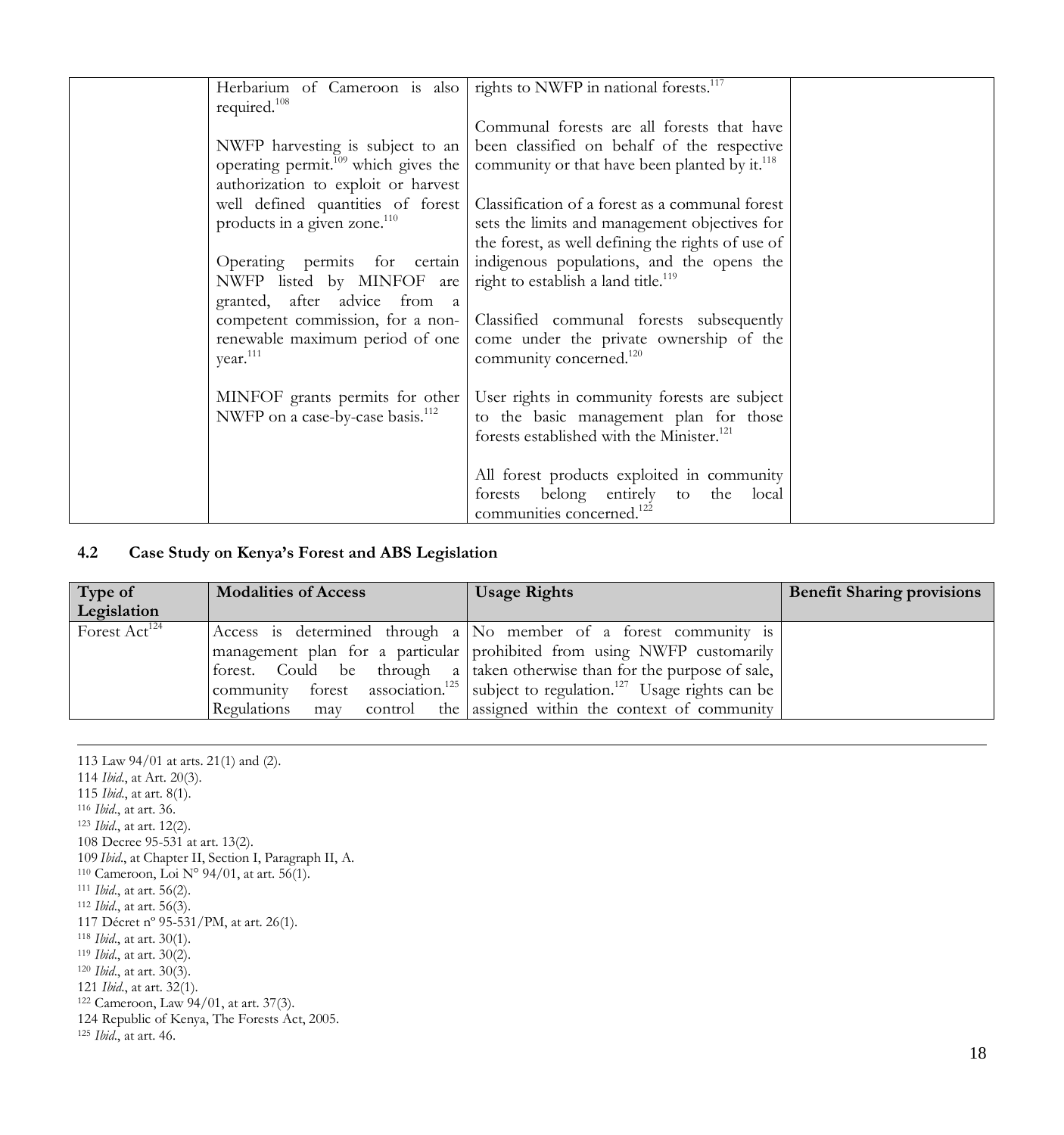|                            | harvesting, collection, sale of and forestry.                           |                                                                                                               |                                             |
|----------------------------|-------------------------------------------------------------------------|---------------------------------------------------------------------------------------------------------------|---------------------------------------------|
|                            | disposal of NWFP. <sup>126</sup>                                        |                                                                                                               |                                             |
| Environment                |                                                                         | Access permit required for all access The exchange of genetic resources, The holder of an access              |                                             |
| $Act^{128}$ and ABS        | to genetic resources, except in derivative                              | products<br>or compared to the control.                                                                       | intangible permit must facilitate the       |
| Regulations <sup>129</sup> | limited situations. <sup>130</sup>                                      | components associated with GR between active involvement of Kenyan                                            |                                             |
|                            |                                                                         | members of local communities amongst citizens and institutions in the                                         |                                             |
|                            |                                                                         | In applying for a permit, evidence of themselves, and for their own consumption,                              | execution of activities under               |
|                            | Prior Informed Consent from   is exempt from regulation. <sup>134</sup> |                                                                                                               | the permit. <sup>138</sup>                  |
|                            | interested persons and relevant lead                                    |                                                                                                               |                                             |
|                            |                                                                         | agencies is required, as is research The Minister may declare the traditional Involvement includes both       |                                             |
|                            |                                                                         | clearance from the National Council   interests of local communities customarily                              | monetary and non-monetary                   |
|                            | for Science and Technology. <sup>131</sup>                              | resident within or around a lake shore benefits (such as                                                      | those                                       |
|                            |                                                                         | wetland, coastal zone or river bank or forests defined in the non-exhaustive                                  |                                             |
|                            | An access permit will only be                                           | to be protected interests. <sup>135</sup>                                                                     | list in the $\text{act}^{139}$ arising from |
|                            | granted if NEMA is satisfied that the                                   |                                                                                                               | the right of access granted                 |
|                            |                                                                         | activity shall facilitate the sustainable In prescribing measures for the conservation and the use of genetic |                                             |
|                            |                                                                         | management and utilization of of biological diversity, NEMA shall protect resources. <sup>140</sup>           |                                             |
|                            | genetic resources for the benefit of indigenous property rights         | of local                                                                                                      |                                             |
|                            | the people of Kenya. <sup>132</sup>                                     | communities in respect of biological                                                                          |                                             |
|                            |                                                                         | diversity. <sup>136</sup>                                                                                     |                                             |
|                            | A Material Transfer Agreement                                           |                                                                                                               |                                             |
|                            | between the holder of an access                                         | In entering into a conservation agreement                                                                     |                                             |
|                            | permit and the relevant lead agency                                     | with a private forest owner, the Director-                                                                    |                                             |
|                            | or community is required prior to                                       | General of NEMA shall not take any action                                                                     |                                             |
|                            | the export of genetic resources. <sup>133</sup>                         | which is prejudicial to the traditional                                                                       |                                             |
|                            |                                                                         | of the<br>local<br>communities<br>interests                                                                   |                                             |
|                            |                                                                         | customarily resident within or around the                                                                     |                                             |
|                            |                                                                         | forest area. <sup>137</sup>                                                                                   |                                             |

 <sup>127</sup> *Ibid*., at art. 22.

<sup>126</sup> *Ibid*., at art. 59(2)(a).

<sup>128</sup> Kenya, Environment Management and Coordination Act (1999), no. 8 of 1999, entered into force 14 January 2000. (EMCA)

<sup>129</sup> Kenya, The Environmental Management and Co-ordination (Conservation of Biological Diversity and Resources, Access to Genetic Resources and Benefit Sharing) Regulations, 2006. (EMCR)

<sup>130</sup> *Ibid*., at s. 9(1).

<sup>&</sup>lt;sup>131</sup> *Ibid.*, at s. 9(2).<br><sup>132</sup> *Ibid.*, at s. 11(1).

<sup>&</sup>lt;sup>133</sup> *Ibid.*, at s. 18.

<sup>134</sup> *Ibid*., at s. 3(a).

<sup>135</sup> EMCA, at s. 43.

<sup>136</sup> *Ibid*., at s. 50(f).

<sup>137</sup> *Ibid*., at s. 48(1) and (2).

<sup>138</sup> EMCR., at s. 20(1).

<sup>139</sup> *Ibid*., at s. 20(3) and (4). <sup>140</sup> *Ibid*., at s. 20(2).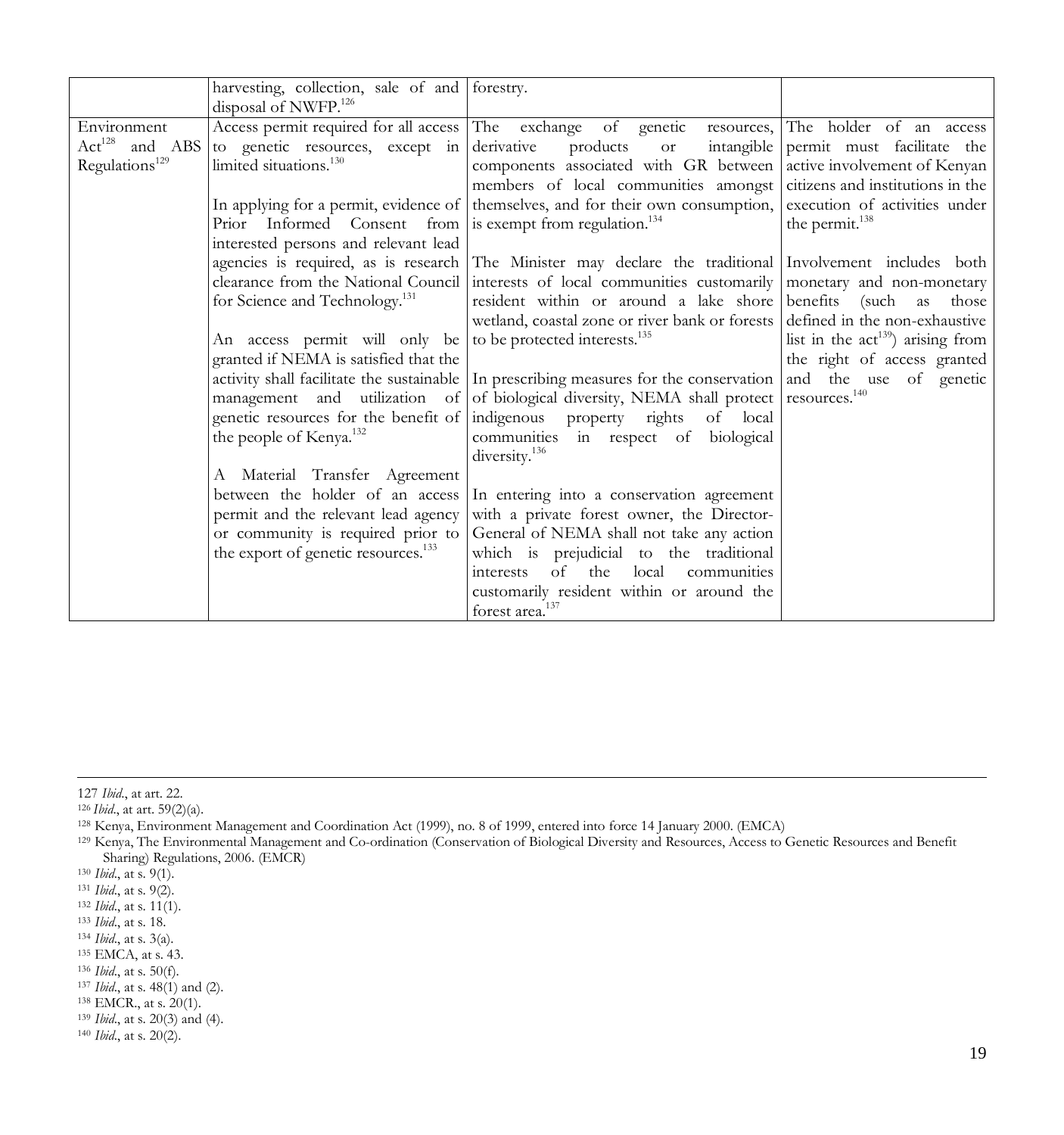| Type of<br>Legislation                                          | <b>Modalities of Access</b>                                                                                      | <b>Usage Rights</b>                                                                                                                                                                                                                                                                                                                                                                                                                                                                                                                                                                                                                                                                                                                                                                                                                                                                                                 | <b>Benefit Sharing provisions</b> |
|-----------------------------------------------------------------|------------------------------------------------------------------------------------------------------------------|---------------------------------------------------------------------------------------------------------------------------------------------------------------------------------------------------------------------------------------------------------------------------------------------------------------------------------------------------------------------------------------------------------------------------------------------------------------------------------------------------------------------------------------------------------------------------------------------------------------------------------------------------------------------------------------------------------------------------------------------------------------------------------------------------------------------------------------------------------------------------------------------------------------------|-----------------------------------|
| Code <sup>141</sup><br>Forest<br>and regulations <sup>142</sup> | The forest domain is divided<br>between State forests, collective<br>forests and private forests. <sup>143</sup> | Customary usage rights can take three<br>forms: over forested land; over the fruits<br>and products of natural forests; and those of<br>a commercial nature in relation to certain<br>fruits and products of natural forests. <sup>144</sup><br>Usage rights related to forest land are<br>limited in listed forests. <sup>145</sup> Usage rights over<br>forest land can only be exercised in<br>protected forest areas. <sup>146</sup><br>All Ivorian<br>citizens, regardless of ethnicity or origin, can<br>exercise these rights in protected forest areas<br>on the condition of conforming with<br>regulations and obtaining authorization. <sup>147</sup><br>Usage rights over fruits and products from<br>natural forests may be freely exercised in<br>protected forests. <sup>148</sup> However, in listed<br>forests, usage rights that apply to fruits and<br>forest products are limited to: gathering |                                   |
|                                                                 |                                                                                                                  | dead wood, harvesting fruits and nutritional<br>or medicinal products, the exploitation of<br>timber for construction of traditional<br>shelters and boats; and hunting certain<br>animals. <sup>149</sup> These rights may only be<br>exercised by local populations and are                                                                                                                                                                                                                                                                                                                                                                                                                                                                                                                                                                                                                                       |                                   |
|                                                                 |                                                                                                                  | subordinate to the state of the forest. <sup>150</sup><br>Commercial exploitation of certain products<br>may be done freely in protected forests so<br>long as the harvesters do not destroy the<br>productive plants. <sup>151</sup> In listed forests,<br>commercial exploitation requires a special                                                                                                                                                                                                                                                                                                                                                                                                                                                                                                                                                                                                              |                                   |

### **4.3 Case Study on Ivory Coast's Forest and ABS Legislation**

 <sup>141</sup> Loi nº 65-425 portant Code forestier, 20 December 1965, Lois et décrets de la Côte d'Ivoire, 1970, J.B.Blaise,J.Nourgeon. (Law 65-425)

<sup>&</sup>lt;sup>142</sup> Décret nº 78-231 fixant les modalités de gestion du domaine forestier de l'Etat, 15 March 1978, Journal officiel de la République de Côte d'ivoire nº 23, 25 mai 1978. (Decree 78-231)

<sup>143</sup> *Ibid*. at art. 4.

<sup>144</sup> Law 65-425 at art. 7.

<sup>145</sup> *Ibid*. at art. 8.

<sup>146</sup> *Ibid*. at art. 9.

<sup>147</sup> *Ibid*. at art. 10.

<sup>148</sup> *Ibid*. at art. 14.

<sup>149</sup> *Ibid*. at art. 15. 150 *Ibid*. at art. 16.

<sup>151</sup> *Ibid*. at art. 18.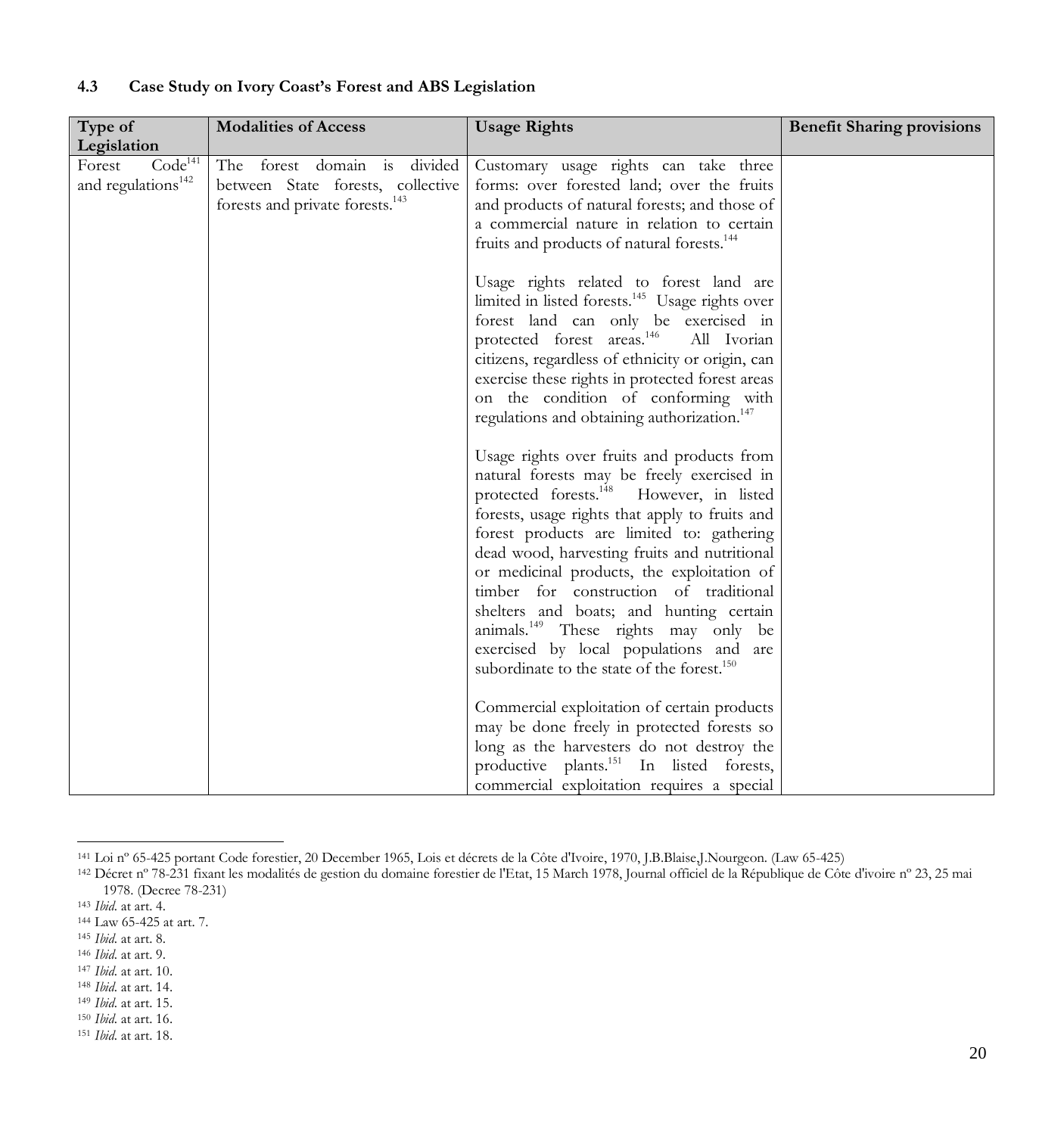|                                     |                                                                                                                              | exploitation permit indicating the locations<br>and modalities of harvest. <sup>152</sup> Local forest<br>communities who make a request receive<br>permits on a priority basis. If they do not<br>make use of this right, any other citizen may<br>benefit from it. <sup>153</sup> |  |
|-------------------------------------|------------------------------------------------------------------------------------------------------------------------------|-------------------------------------------------------------------------------------------------------------------------------------------------------------------------------------------------------------------------------------------------------------------------------------|--|
| Indigenous<br>Rights <sup>154</sup> | Councils of rural communities can<br>regulate the management<br>and<br>exploitation of NWFP<br>and<br>timber. <sup>155</sup> |                                                                                                                                                                                                                                                                                     |  |

# **4.4 Case Study on Ethiopia's Forest and ABS Legislation**

| Type of                           | <b>Modalities of Access</b>                     | <b>Usage Rights</b>                           | <b>Benefit Sharing provisions</b>  |
|-----------------------------------|-------------------------------------------------|-----------------------------------------------|------------------------------------|
| Legislation                       |                                                 |                                               |                                    |
| ABS $\overline{\text{law}}^{156}$ | Access to genetic resources is                  | Ownership of GR is vested in the State and    | The state and the concerned        |
|                                   | subject to the prior informed                   | the Ethiopian people, but the ownership of    | local community shall obtain       |
|                                   | consent of the Institute. <sup>157</sup> Unless | community knowledge is vested in the local    | fair and equitable share from      |
|                                   | otherwise explicitly expressed, the             | community. <sup>166</sup>                     | benefits arising out of the        |
|                                   | granting of permit to access genetic            |                                               | utilization<br>of<br>genetic       |
|                                   | resources shall not be construed to             | Local communities have an inalienable right   | resources and community            |
|                                   | constitute permit to access the                 | to use or exchange genetic resources or       | knowledge accessed. <sup>170</sup> |
|                                   | community knowledge associated                  | community knowledge among themselves in       |                                    |
|                                   | therewith and vice versa. <sup>158</sup> No     | the course of sustaining their livelihoods in | Local communities have the         |
|                                   | shall<br>person<br>genetic<br>access            | accordance with their customary practices or  | right to share from the            |
|                                   | resources or community knowledge                | norms. $167$                                  | benefit arising out of the         |
|                                   | unless in possession of written                 |                                               | utilization of their genetic       |
|                                   | access permit granted by the                    | No legal restriction shall be placed on the   | resources and community            |
|                                   | Institute based on prior informed               | traditional system of local communities on    | knowledge. <sup>171</sup>          |
|                                   | consent. <sup>159</sup>                         | the use and exchange of genetic resources     |                                    |
|                                   |                                                 | and community knowledge. <sup>168</sup>       | The<br>right<br>of<br>local        |
|                                   | The law protects the right of local             |                                               | communities to share from          |
|                                   | communities to regulate the access              | Organs of the state which are empowered       | the benefit arising out of the     |
|                                   | to their community knowledge. <sup>160</sup>    | by law to conserve genetic resources are not  | utilization<br>of<br>their         |
|                                   | access to community<br>Thus,                    | required to obtain exploration permit to      | community knowledge is the         |
|                                   | knowledge is subject to the prior               | conduct exploration of genetic resources in   | right to obtain 50% of the         |
|                                   | informed consent of the concerned               | the discharge of their duties. <sup>169</sup> | benefit shared by the state in     |
|                                   | local community. <sup>161</sup> The right to    |                                               | the form of money from the         |

 <sup>152</sup> *Ibid*. at art. 19.

<sup>153</sup> *Ibid*. at art. 20.

<sup>154</sup> Loi nº 95-893 1995 relative aux communautés rurales, 27 October 1995, Journal officiel de la République de Côte d'Ivoire, 28 décembre 1995, p.1096 à 1103. <sup>155</sup> *Ibid*. at art. 16(15).

<sup>&</sup>lt;sup>156</sup> Access to Genetic Resources and Community Knowledge, and Community Rights Proclamation No. 482 /2006, adopted 27 February 2006.

<sup>157</sup> *Ibid*. at art. 12(1).

<sup>158</sup> *Ibid*. at art. 11(2).

<sup>159</sup> *Ibid*., at art. 11(1).

<sup>160</sup> *Ibid*., at art. 6(1). 161 *Ibid*., at art. 12(2).

<sup>166</sup> *Ibid*., at art. 5.

<sup>167</sup> *Ibid*., at art. 6(2) and 8(1).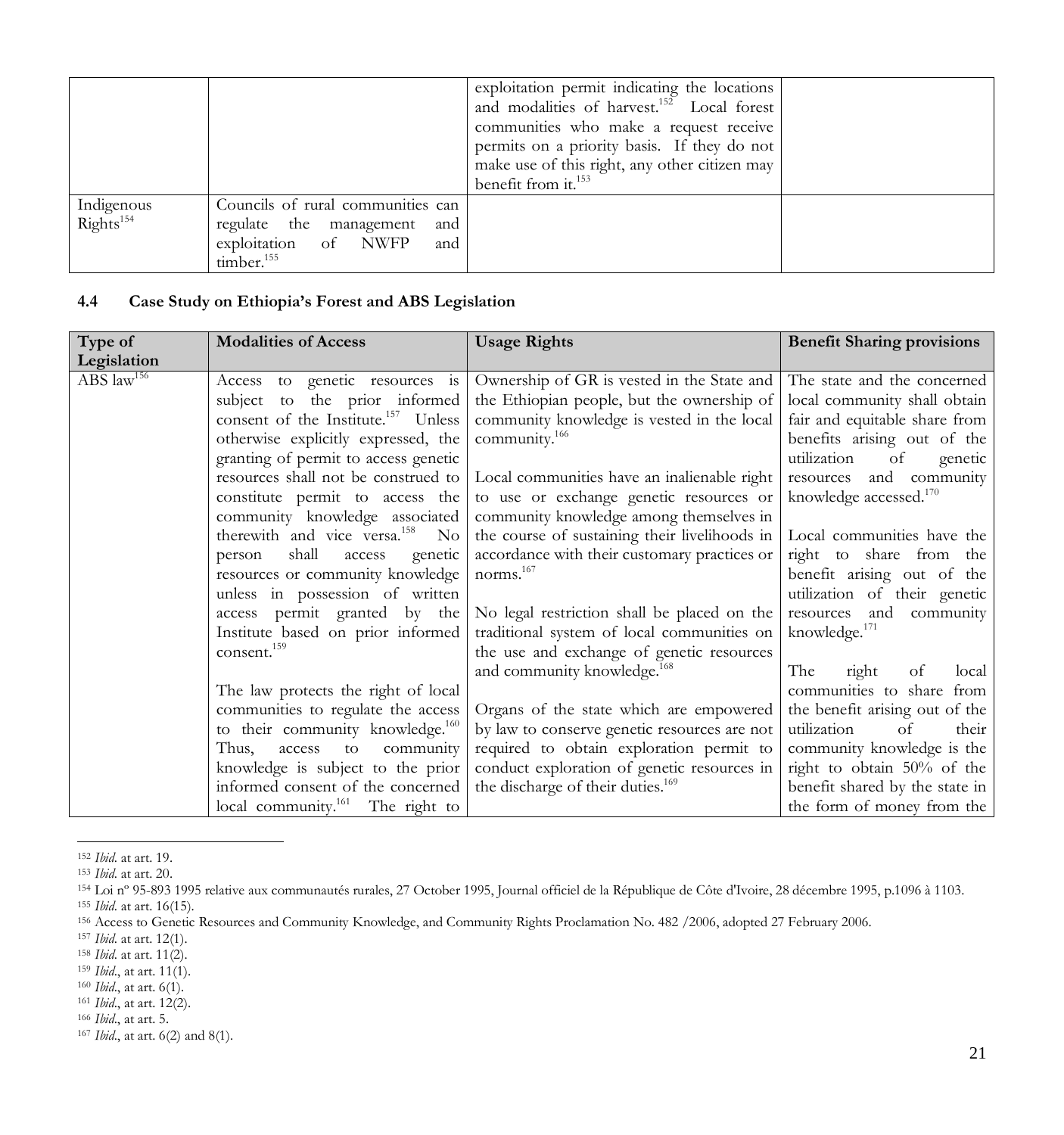| regulate access to community                 |                               | benefits derived out of the             |
|----------------------------------------------|-------------------------------|-----------------------------------------|
| knowledge includes: the right to             |                               | utilization of their genetic            |
| give PIC; the right to refuse consent        |                               | resources in accordance with            |
| when they believe that the intended          | Article 18(1). <sup>172</sup> |                                         |
| access will be detrimental to the            |                               |                                         |
| integrity of their cultural or natural       |                               | The money obtained shall be             |
| heritages; the right to withdraw or          | put                           | to<br>the<br>common                     |
| place restrictions on their PIC when         | advantage of                  | the local                               |
| they find out that consent is likely         | communities. <sup>173</sup>   |                                         |
| be<br>detrimental<br>socio-<br>to            |                               |                                         |
| economically, or to their natural or         |                               | The remaining portion of the            |
| cultural heritages; and, the right to        |                               | monetary benefit from access            |
| demand restriction or withdrawal of          |                               | to GR, after deducting the              |
| PIC given by the Institute for access        |                               | share of the local community            |
| when they find out that consent is           |                               | under Article 9(1) shall be             |
| likely to be detrimental socio-              |                               | allocated for the conservation          |
| economically, or to their natural or         |                               | of biodiversity and the                 |
| cultural heritages. <sup>162</sup>           |                               | promotion of TK. <sup>174</sup>         |
|                                              |                               |                                         |
| Foreign applicants must present a            | The                           | rights<br>of<br>local                   |
| letter from the competent authority          |                               | communities over their GR               |
| of their state or domicile assuring          |                               | and TK are protected as                 |
| that it shall uphold and enforce the         |                               | enshrined in the community's            |
| access obligations made by the               | customary                     | practices<br>and                        |
| applicant. <sup>163</sup>                    | norms. <sup>175</sup>         |                                         |
|                                              |                               |                                         |
| State organs that are<br>legally             |                               | The kind and the amount of              |
| empowered to conserve genetic                |                               | the benefit to be shared by             |
| resources may not be required to             | the                           | state<br>and<br>local                   |
| obtain access permit from the                |                               | communities from access to              |
| Institute to collect GR or TK for            | genetic                       | resources<br><b>or</b>                  |
| their mandate; provided however,             |                               | community knowledge shall               |
| that they not transfer the GR or TK          |                               | be determined case by case in           |
| to third persons or export GR or             | each                          | specific<br>access                      |
| TK unless they are given explicit            |                               | agreements to be signed. <sup>176</sup> |
| permit by the Institute.<br>When             |                               |                                         |
| collecting genetic resources and             |                               | The sharing of non-monetary             |
| community knowledge, employees               |                               | benefits from access to                 |
| of such institutions must carry with         |                               | genetic resources among the             |
| them a letter to this effect. <sup>164</sup> |                               | state and the concerned local           |

 <sup>168</sup> *Ibid*., at art. 8(2).

<sup>169</sup> *Ibid*., at art. 22(2).

<sup>170</sup> *Ibid*., at art. 12(3).

<sup>171</sup> *Ibid*., at art. 6(3).

<sup>162</sup> *Ibid*., at art. 7(1).

<sup>163</sup> *Ibid*., at art. 12(4)

<sup>164</sup> *Ibid*., at art. 11(4).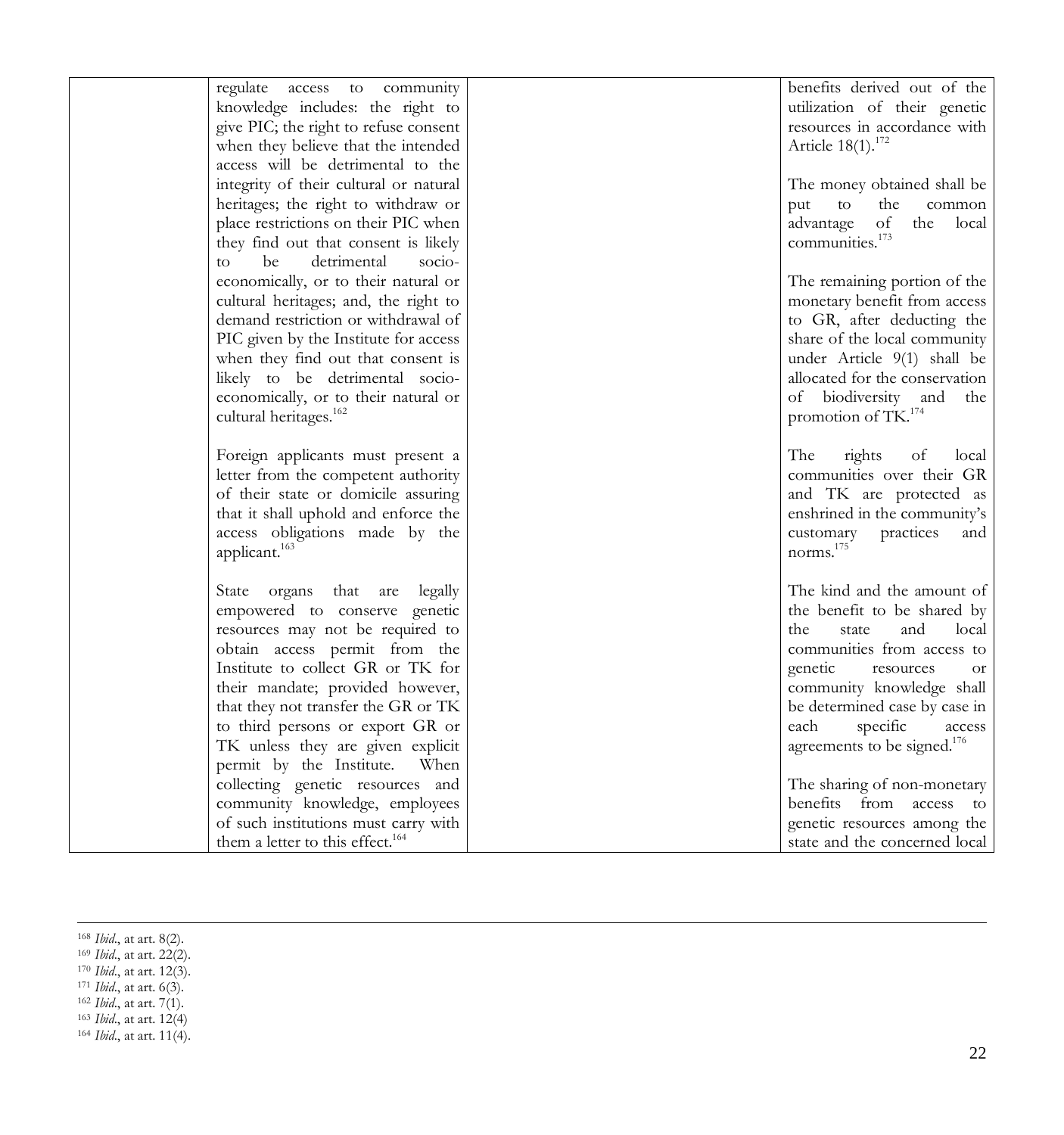|                    | Exploration of genetic resources<br>$(permit)^{165}$                                                                                                                                                                                                                                                                                                                                                                                                                                                                                                                                                                                                                                                                                                                                                                                                                                                                                                                                                                   |                                                                                                                                                                                                                                                                                                                                                                                                                                                                                                                                                                                                                                                                                                                 | community shall be specified<br>each specific<br>access<br>$\overline{m}$<br>taking<br>agreement<br>int <sub>o</sub><br>account the kinds of benefits<br>agreed to be shared with the<br>access permit holder. <sup>177</sup>                                                                                                                                                 |
|--------------------|------------------------------------------------------------------------------------------------------------------------------------------------------------------------------------------------------------------------------------------------------------------------------------------------------------------------------------------------------------------------------------------------------------------------------------------------------------------------------------------------------------------------------------------------------------------------------------------------------------------------------------------------------------------------------------------------------------------------------------------------------------------------------------------------------------------------------------------------------------------------------------------------------------------------------------------------------------------------------------------------------------------------|-----------------------------------------------------------------------------------------------------------------------------------------------------------------------------------------------------------------------------------------------------------------------------------------------------------------------------------------------------------------------------------------------------------------------------------------------------------------------------------------------------------------------------------------------------------------------------------------------------------------------------------------------------------------------------------------------------------------|-------------------------------------------------------------------------------------------------------------------------------------------------------------------------------------------------------------------------------------------------------------------------------------------------------------------------------------------------------------------------------|
| Forest $law^{178}$ | State and regional forests must be<br>used according to the government<br>plan. <sup>179</sup><br>approved management<br>Inhabitants of state and regional<br>forests may, in accordance with the<br>management plan and<br>related<br>directives, utilize NWFP in the<br>sums necessary to satisfy domestic<br>needs. <sup>180</sup><br>Owners are obliged to implement<br>Ministerial directives on regional<br>communities<br>forest<br>when<br>conserving and developing private<br>forests. <sup>181</sup><br>The Ministry will either undertake<br>or allow research on conservation,<br>development and utilization of<br>forests and to promote<br>the<br>conservation of biodiversity and<br>GR. <sup>182</sup><br>No person without a permit shall<br>cut trees, hunt, and keep bee-hives<br>or extract honey within a state<br>forest and regional forest. <sup>183</sup><br>In<br>protected forests, the appropriate<br>body may allow forest products,<br>grass and fruit to be harvested. <sup>184</sup> | Three types of forest ownership<br>are<br>established by the Proclamation: 1) State; 2)<br>Regional; and, 3) Private. <sup>185</sup><br>The<br>central<br>regional<br>government,<br>organizations and concessionaries are the<br>only legal users of state and regional<br>forests. <sup>186</sup><br>The Ministry or the appropriate regional<br>body, when deemed necessary,<br>may<br>designate any forest a "protected forest" so<br>that any trees, bushes and NWFP are<br>developed and protected, with one rationale<br>being the protection of genetic resources. <sup>187</sup><br>In protected forests, no one may cut any<br>tree, use its products, or perform other<br>activities. <sup>188</sup> | Recognizes<br>that<br>the<br>sustainable utilization of the<br>country's forest resources is<br>only possible through the<br>public<br>participation<br>and<br>benefit<br>sharing<br>with<br>communities involved.<br>Preamble links the sustainable<br>utilization of forest resources<br>to benefit sharing with a focus<br>communities<br>on<br><b>as</b><br>beneficiaries |

<sup>&</sup>lt;sup>172</sup> *Ibid.*, at arts. 9(1) and (2).

<sup>173</sup> *Ibid*., at art. 9(3).

<sup>174</sup> *Ibid*., at art. 18(2).

<sup>175</sup> *Ibid*., at art. 10(1).

<sup>176</sup> *Ibid*., at art. 18(1).

<sup>165</sup> *Ibid*., at art. 22-25.

<sup>177</sup> *Ibid*., at art. 18(3).

<sup>&</sup>lt;sup>178</sup> Proclamation No. 94/1994: A proclamation to provide for the conservation development and utilization of forests, Negarit Gazeta of the Transitional Government of Ethiopia, issued 28 March 1994.

<sup>179</sup> *Ibid*., at art. 9(1).

<sup>180</sup> *Ibid*. at art. 9(3).

<sup>181</sup> *Ibid*. at art. 6(2)(e).

<sup>182</sup> *Ibid*. at art. 11(1).

<sup>183</sup> *Ibid*. at art. 13(2)(a).

<sup>184</sup> *Ibid*. at art. 10.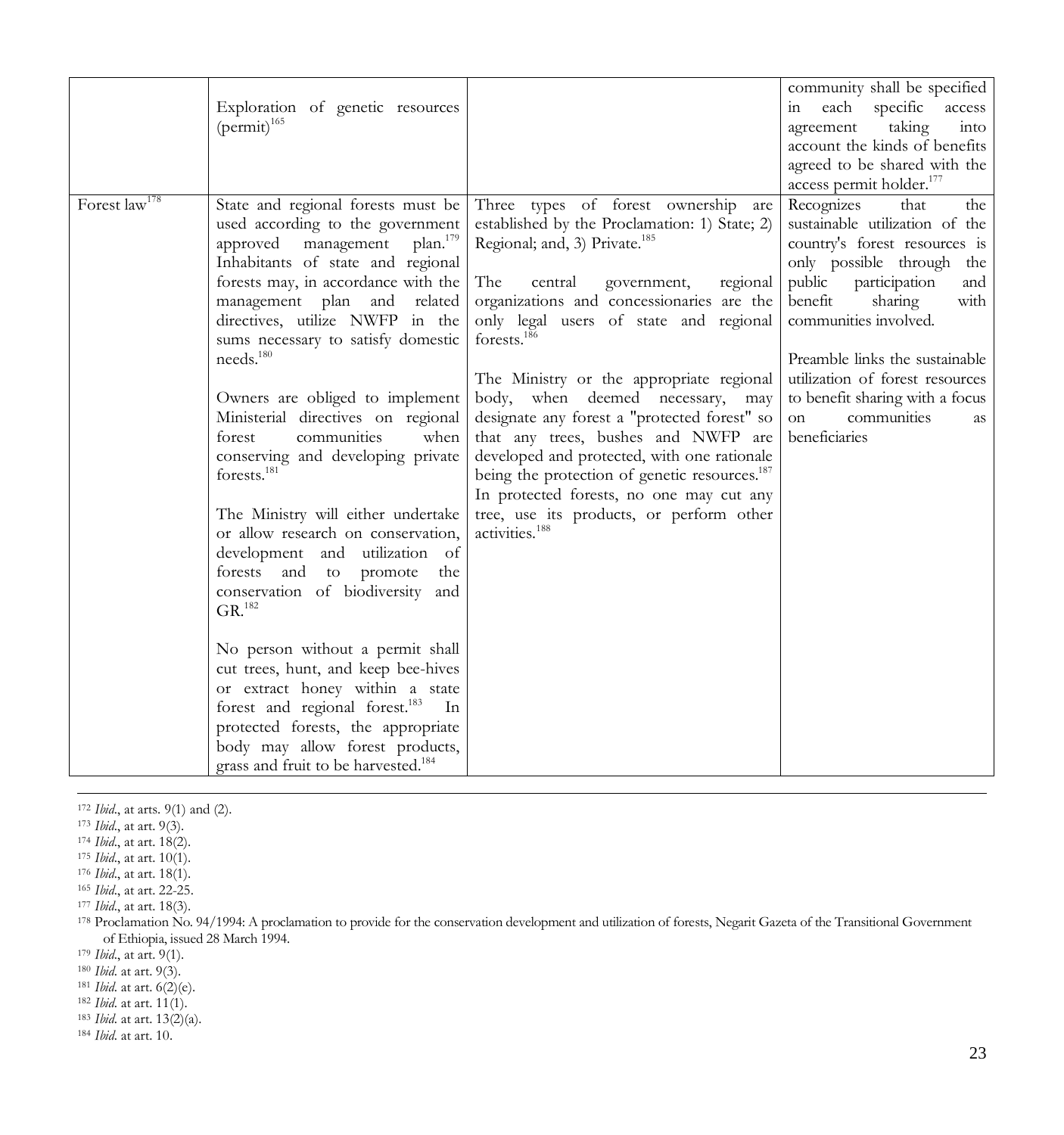#### **4.5 Analysis of selected country case studies**

Ownership entitlements envisaged in the ABS and Forest sectors are characterized by the existence of multiple property regimes that predicate different sets of rights and obligations for forest dependent communities. The four different countries surveyed define ownerships and land tenure arrangements differently and this diversity is largely a function of the varied legislative heritage and legal traditions found in these countries. Property rights over natural resources differ between common law and civil law countries, and land tenure in the forestry sector is one area where this comes into open view. The rights and obligations may range from traditional common tenure systems to sole state ownership of forests with vaguely defined but clearly circumscribed usage rights of forest dependent communities. Issues may include:

- 1. What is below ground and what is above
- 2. State ownership vs. private ownership
- 3. Dismemberment
- 4. Usage rights (usufruct, servitude, superficies etc.)

On the other hand, many ABS measures don't discuss who actually owns the genetic resources/biological resources/traditional knowledge. Ethiopia is the only country surveyed that makes a distinction between genetic resources which are under state ownership, and associated "community knowledge", which is owned by the relevant community holding it.<sup>189</sup> The law thus specifically recognizes the right of local communities "to regulate the access to their community knowledge", their "inalienable right to use their genetic resources and community knowledge", and "the right to share from the benefit arising out of the utilization of their genetic resources and community knowledge". The emphasis Ethiopia's laws seems to be on enshrining state control of the land while maintaining land access rights along state, private and communal models. It does however appear that the ABS law goes further by recognizing community rights over genetic resource which in turn translates into potentially more favourable benefit sharing entitlements for communities. An ambiguity could thus arise in the case forest genetic resources as these could fall under the purview of the ABS or the forest proclamation, noting that the later is less detailed in terms of benefit sharing and corresponding rights and obligations of forest communities. Ethiopian law also appears to create a distinction between access for the purposes of the exploration of genetic resources and access for all other purposes; exploration of genetic resources still requires a permit but does not involve the same benefit-sharing obligations as does the more general access procedure. This case thus aptly illustrates the need to ensure that ABS and forest measures are designed in a consonant and complementary way to ensure that their application produces consistent outcomes across sectors.

Cameroon displays the concept of state sovereignty over genetic resources, prior informed consent, benefit sharing mechanism (in this case, monetary benefits) in a Forestry law - ABS and Forests are governed by the same legislation.<sup>190</sup> Customary norms permit populations to remove NWFPs from the forest for both sustenance and barter/sale. The beneficiaries of the right of use are identified in the legal dispositions of fundamental Cameroonian law. Customary law is recognized for forest-dependent people, and the area of free application of the traditional right of usage is adapted to territorial limits of the neighbourhood of forest permits, which means that there is a certain superimposition of usage rights.The legislative framework in Cameroon envisages a number of beneficiary rights linked to regulatory conditions for commercialization of NWFP: persons entitled to sell, beneficiaries of the right of use, and beneficiaries of the right to harvest NWFP that are purchased.<sup>191</sup>

The issue of property rights over genetic resources is consequential to determining the right to participate in the decision making process of ABS and who the beneficiary of the potential benefits will be. Thus, a key element of any national ABS regime must be a

 <sup>185</sup> *Ibid*. at art. 3.

<sup>186</sup> *Ibid*. at art. 9(2).

<sup>187</sup> *Ibid*. at art. 7(1)(d).

<sup>188</sup> *Ibid*. at art. 13(1)(b).

<sup>189</sup> Proclamation No. 482/2006, Article 2.14.

<sup>190</sup> Law 94/01 at Art. 12(1) and (2).

<sup>191</sup> Bonannée, Michel, Armand Asseng Zé and Sven Walter, Le Cadre Legislatif et Reglementaire Regissant L'Utilization des Produits Forestiers Non Ligneux (PFNL) en Afrique Centrale at 21. Available at: ftp://ftp.fao.org/docrep/FAO/012/ak426f/ak426f00.pdf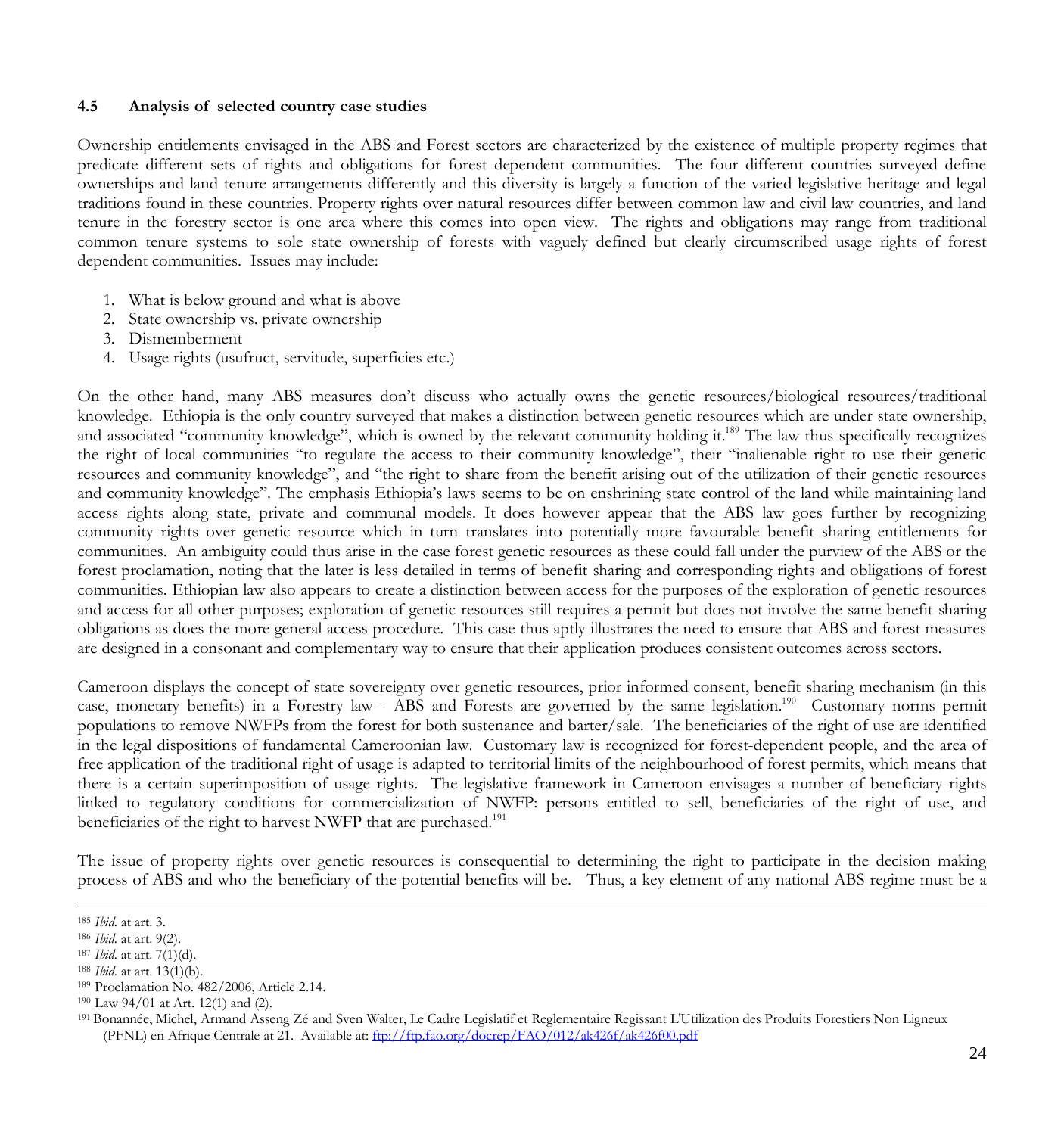legal distinction between the owner of the land from which the specimen is collected, the owner of the specimen and the owner of the genetic resource(s). The Convention does not specifically address the issue of ownership over genetic resources; it simply states that states have sovereign rights over their genetic resources, which infers that they are entitled to ownership of these resources. The delineation of property rights is crucial to the design of functional ABS legislation as it can not only clarify the right to participate in the ABS decision making process, but can also help ascertain the potential beneficiaries of benefits that may arise from the utilization of genetic resources.

ABS legislation and measures, which are yet not in place in the majority of countries surveyed, should be elaborated while taking into account issues related to sustainable forest management. SFM often depends on the involvement of indigenous and local communities who are custodians of forest resources and manage those resources sustainably. Thus, the protection of traditional forest-related knowledge is a crucial step towards attaining SFM. Mechanisms existing under the CBD on ABS and protection of TK could provide guidance to the forest sector in regards to what can be designed to better promote, protect and recognize the crucial role of TFRK.

Equally, the forestry sector provides useful guidance as to how community management can both enhance the conservation and sustainable use of a resource. The ABS community could draw from the important lessons and experiences of the forestry sector in tackling land tenure, land ownership, and usage rights. Because national forest tenure schemes, which vary based on the legal framework, often raise access and benefit sharing considerations, many laws define customary forest ownership rights and arrangements for the access, management and use of forest resources.<sup>192</sup>

Several countries have initiated progressive tenure reform in the forestry sector through transfer of management and use rights from the state to local communities, indigenous groups, local governments, and private owners. A number of national forestry measures stipulate that usage rights can or must be exercised through participatory forest management and define how benefits arising from the use of TFRK are to be shared with the holders of that knowledge. The dilemma is how to write access to these resources into legislation. In some countries the following issues still have to be addressed with regard to land tenure:

- no security of tenure on communal land;
- no exclusivity of user rights;
- lack of community rights to the utilization of natural resources other than game on communal land;
- lack of clarity regarding rights to customary use of natural resources in 'permanent' forests.

What this analysis demonstrates is that tenure systems, especially in the forestry sector, are neither homogenous nor uniform across countries. Countries, based on the legislative strategies, show a wide range of ownership arrangements that range from traditional common tenure full state ownership with a few variants in between. The same issues will likely arise in the context of designing effective ABS laws and measures and in the ongoing negotiations for the elaboration of an international regime on ABS.

# **5. Conclusions**

There is a need for countries, where relevant at the national level, to begin clearly defining the ownership of resources (domesticated and wild), as well as tenure/ownership of communal land, commercial land and State land, including protected forest areas. As long as the issue of land ownership or land tenure is not adequately addressed, the sharing of benefits relating to access and sustainable use of the components of biodiversity and TK will be problematic. It is thus instrumental that national forest and ABS legislation be designed in a harmonized and mutually supportive manner to ensure that ABS and forest considerations are contemporaneously taken into account. This underscores the overriding need for countries to develop access regimes and mechanisms for sharing tree germplasm and use TK that are consistent with the CBD. This has proven to be a slow process and, in some cases, governments appear unsure of how to proceed. Many are looking for guidance, including relevant model regimes on access that they could adopt. Uncertainties over ownership and the parties who can legitimately provide prior informed consent essentially point to the question of legal certainty. Users

<sup>&</sup>lt;sup>192</sup> It bears noting that locally based forest management schemes often rely on local structures (either traditional or modern) and on local capacities and knowledge. As such, the role of local people and their traditional forest management practices are often integral to overall forest management.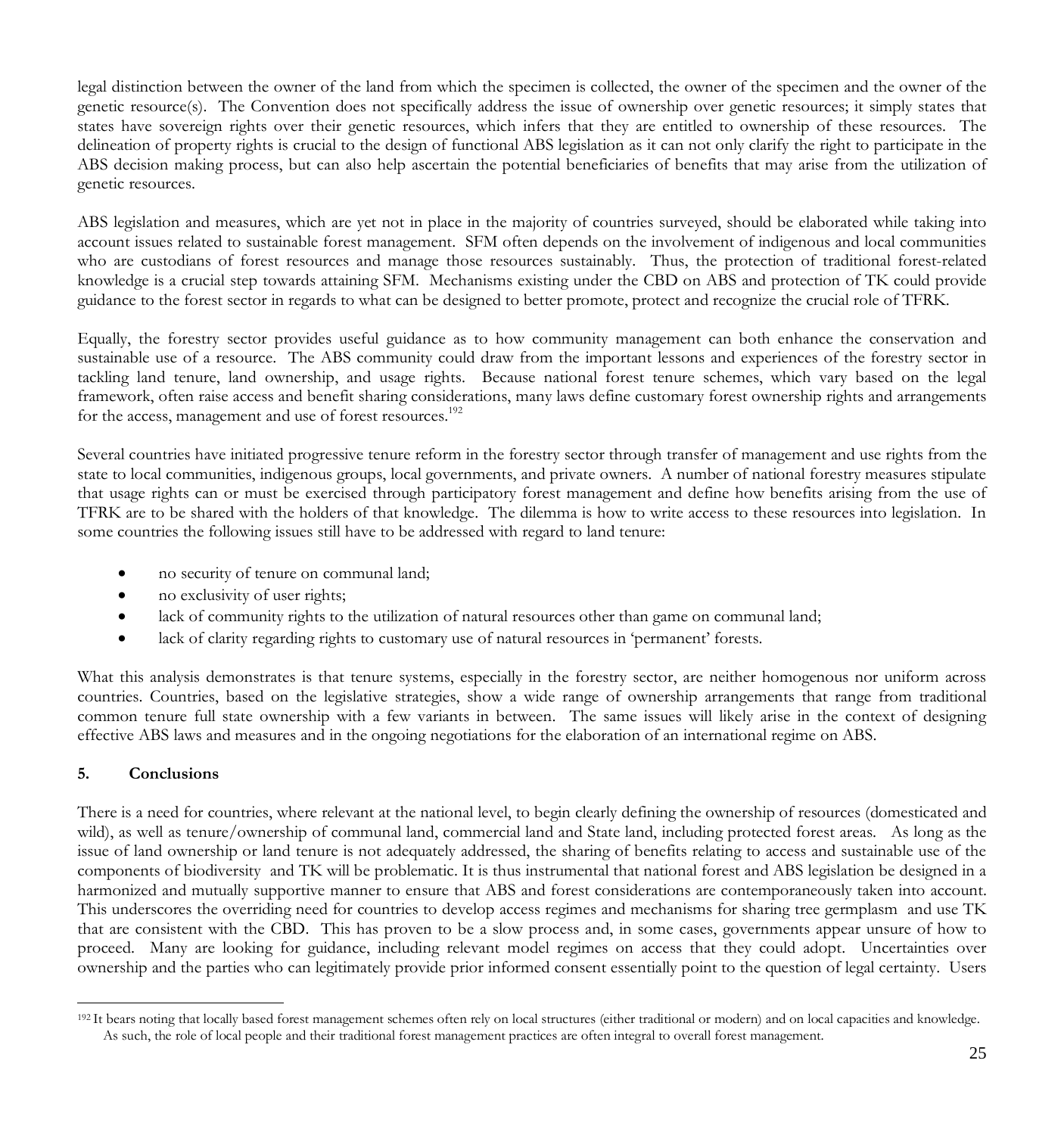of genetic resources need to ascertain that a provider has the authority to provide such resources. Such authority or prerogative does not, in many cases, rest only with the government but also with those who have private or other rights or tenure over the land or resources. Therefore, questions of ownership and tenure invariably have an impact on the practicality of ABS in every case and are thus important elements of national legislation and policy that governments can use to "determine access" to resources. The forest sector provide useful guidance as to how ownership entitlements can be designed to induce resource conservation and the involvement of indigenous and local in the decision making process related to access to resources. These issues are also central in the current negotiations under the heading of compliance as ownership and land tenure rights could raise international compliance questions that the international regime should envisage.

Benefit sharing in the forestry sector is premised on fostering an adequate balance between the interests of forest owners and those of the state. Depending on the forest type, households and individuals owning forests may obtain benefits from environmental services or the harvest of forest products such as NWFPs. Research in the forest sector may also lead to significant markets for new biomaterials (e.g. wood, fabric, etc.) and bioenergy products. These uses suggest that the demand for access to genetic resources could join other sustainable uses of forests, such as the sourcing of NWFP and ecotourism, to support sustainable livelihoods for forest dwellers and to provide the economic justification for conserving forests. It is important to note that the concept of benefit-sharing is already being widely applied in the forestry sector to the trade in wood products, non-wood forest products and forest services through various mechanisms such as trust funds, ethical trade agreements, and certification.

Benefit sharing in the forest sector is also addressed through collaborative approaches to forest management, such as community forestry, social forestry and joint forest management. These approaches, combined with a strong international instrument, have great potential for strengthening local communities and inducing environmentally sound and economically viable use of forest products and services. It is nonetheless important to note that ABS as envisaged the CBD is narrowly linked to the use of genetic resources and associated traditional knowledge, genetic resources being "genetic materials of actual or potential value"<sup>193</sup>. The definition of genetic of resources envisaged by the CBD in the context of ABS is much narrower than the broder and more general reference to biological resources see the Instrument. This question will certainly require further examination to ensure that scope of the international regime on ABS is clearly delineated and that clear criteria are adopted to justify the inclusion or exclusion of certain types of resources. This will also greatly contribute clearly outlining the relationship between the prospective international regme and other related international instruments.

 <sup>193</sup> Convention on Biological Diversity, Art. 2. The Group of Legal and Technical Experts on Concepts, Terms, Working Definitions and Sectoral Approaches193 of the CBD established by COP IX in the context of the IR negotiations has reached some interesting conclusions on this matter. See<sup>193</sup> UNEP/CBD/WG-ABS/7/2, 12 December 2008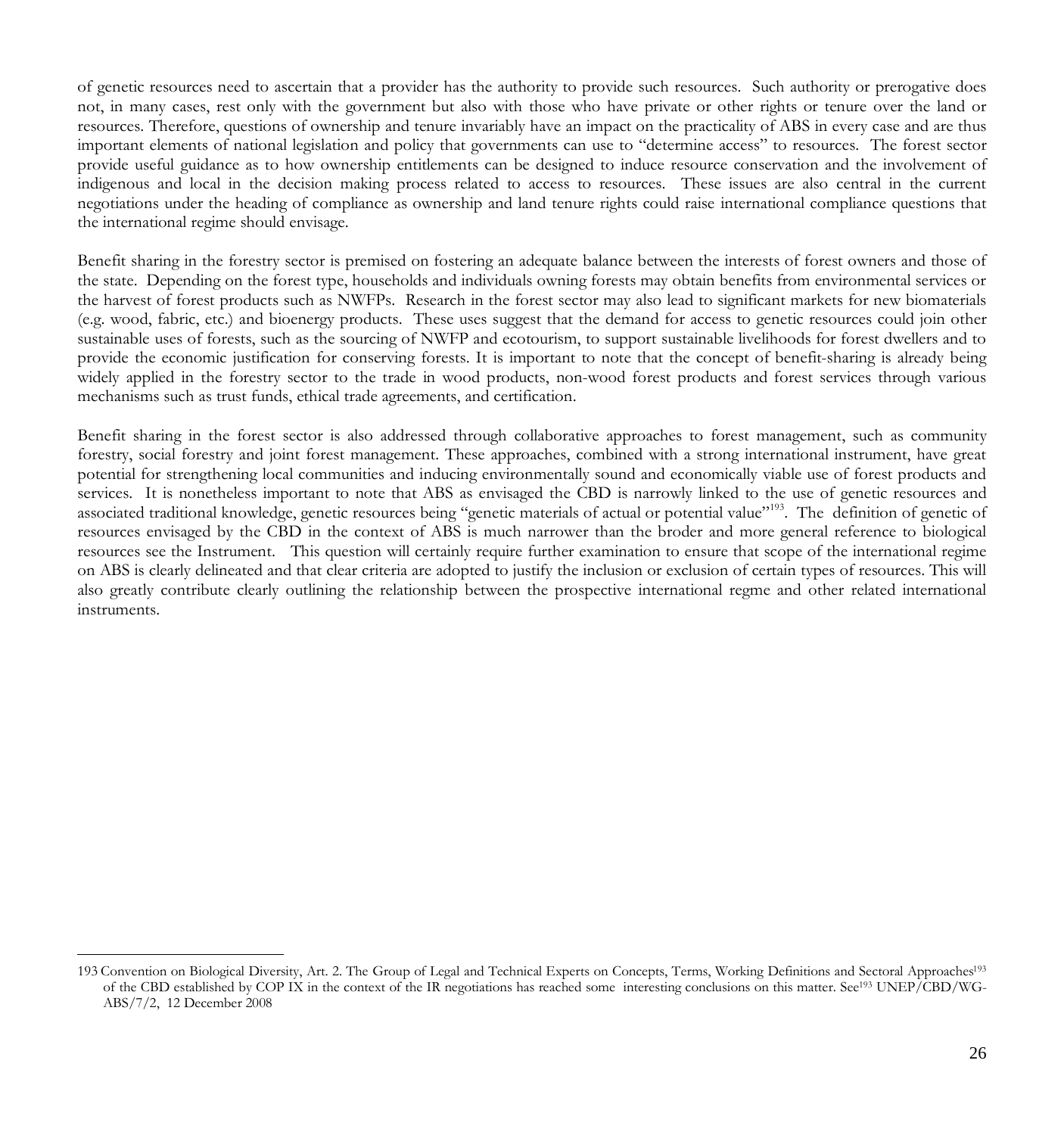# **6. Bibliography**

#### LEGISLATION

#### Cameroon

Décret Nº 95-531/PM fixant les modalités d'application du régime des forêts.

Loi N° 94/01 du 20 janvier 1994 portant régime des forêts, de la faune et de la pêche.

#### Ethiopia

- A Proclamation to Provide for the Conservation, Development and Utilization of Forests Proclamation No. 94/1994, Negarit Gazeta of the Transitional Government of Ethiopia, 28 March 1994.
- Access to Genetic Resources and Community Knowledge, and Community Rights Proclamation No. 482 /2006, Federal Negarit Gazeta, No. 13, Addis Ababa, 27th February, 2006, Page 3353. Available at: http://www.cbd.int/doc/measures/abs/msr-abset2-en.pdf.

#### Ivory Coast

Loi nº 95-893 1995 relative aux communautés rurales, 27 October 1995, Journal officiel de la République de Côte d'Ivoire, 28 décembre 1995, p. 1096 à 1103.

#### Kenya

The Environmental Management and Co-ordination Act, 1999

The Environmental Management and Co-ordination (Conservation of Biological Diversity and Resources, Access to Genetic Resources and Benefit Sharing) Regulations, 2006.

The Forests Act, 2005.

# TREATIES AND AGREEMENTS

Convention on Biological Diversity, 1760 UNTS 79; 31 ILM 818 (1992). Available at http://www.cbd.int/doc/legal/cbd-un-en.pdf.

Non-legally binding instrument on all types of forests, A/Res/62/98 of 17 December 2007. Available at: http://www.fao.org/forestry/14717-1-0.pdf.

### TREATY BODY DOCUMENTS

#### ITTO Documents

ATO/ITTO principles, criteria and indicators for the sustainable management of African natural tropical forests, ITTO Policy Development Series No. 14, 2003. Available at http://www.itto.int/en/policypapers\_guidelines/.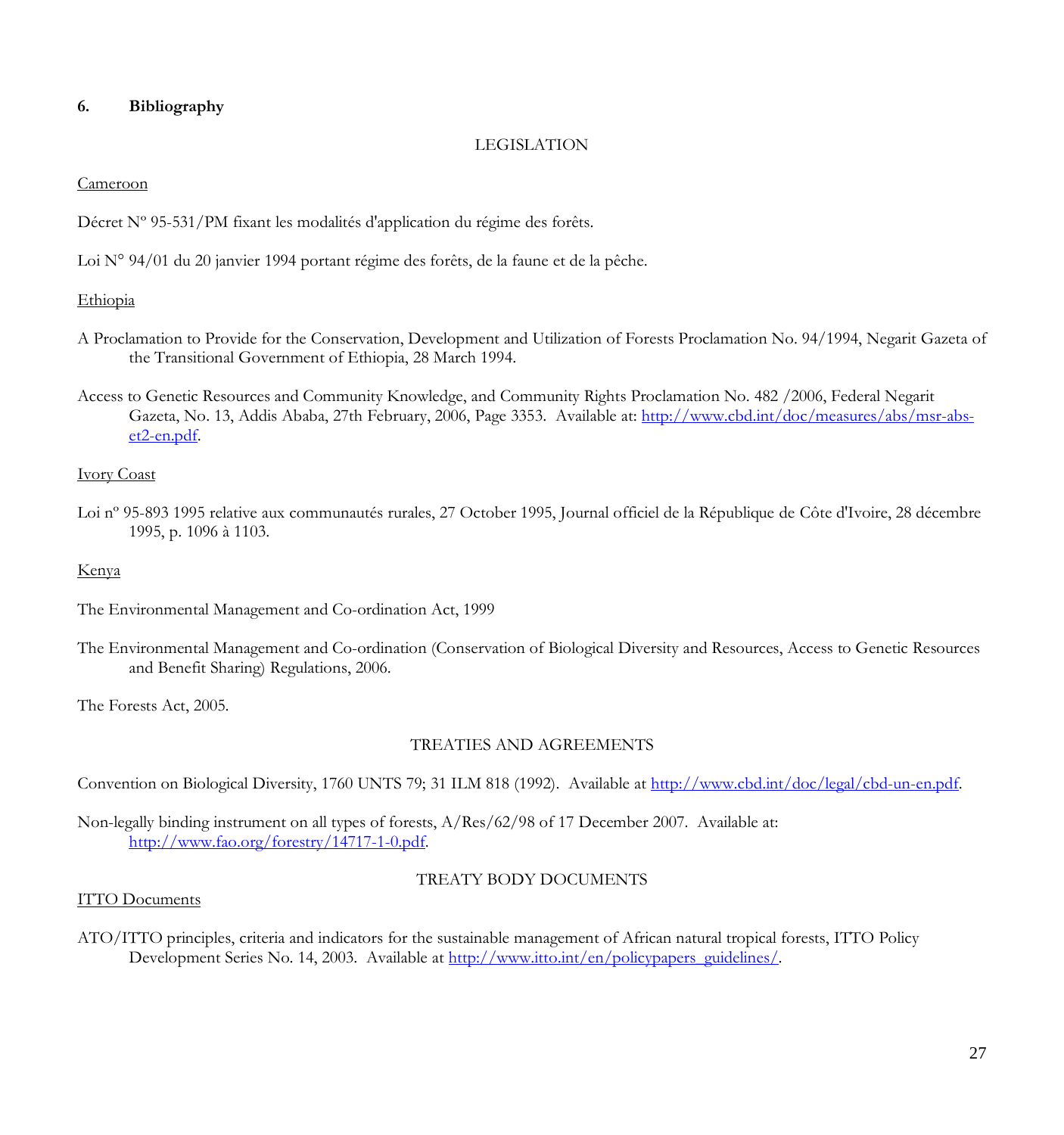#### CBD Documents

- Decisions adopted by the Conference of the Parties to the Convention on Biological Diversity at its Ninth Meeting, UNEP/CBD/COP/9/29.
- Report on the Legal Status of Genetic Resources in National Law, Including Property Law, Where Applicable, in a Selection of Countries, UNEP/CBD/WG-ABS/5/5.
- Report of the Meeting of the Group of Technical and Legal Experts on Traditional Knowledge Associated with Genetic Resources in the Context of the International Regime on Access and Benefit-Sharing, UNEP/CBD/WG-ABS/8/2.
- United Nations Forum on Forests, Intergovernmental Forum on Forests and Intergovernmental Panel on Forests
- Report of the United Nations Forum on Forests Fourth Session (E/CN.18/2004/17/Corr.1 E/2004/42/Corr.1). Available at http://www.un.org/esa/forests/documents-unff.html#4.
- Report on the third session of the Intergovernmental Forum on Forests, Geneva, 3-14 May 1999, E/CN.17/IFF/1999/25.
- Report on the fourth session of the Intergovernmental Forum on Forests, New York, 31 January 11 February 2000. Eighth session of the Commission on Sustainable Development, 24 April - 5 May 2000, E/CN.17/2000/14. Available at: http://www.un.org/esa/forests/pdf/2000\_35\_E.pdf
- United Nations Forum on Forests and Convention on Biological Diversity Enter into Partnership, http://www.un.org/esa/forests/pdf/Communique MoU CBD UNFF.pdf

#### COMIFAC

- Communique Final, Atelier D'Évaluation de la Task Force Regionale AFLEG/FLEGT. Douala, Cameroun, du 13 au 15 mai 2009. Available at: http://www.comifac.org/Members/webmaster/communique-final-de-latelier-devaluation-de-la-tf-afleg-flegt
- Compte-Rendu, Atelier D'Evaluation de la Task Force Regionale AFLEG/FLEGT. Douala, Cameroun, du 13 au 15 mai 2009. Available at http://www.comifac.org/Members/webmaster/compte-rendu-de-latelier-devaluation-de-la-tf-afleg-flegt

### SECONDARY SOURCES

#### Books

Kamau, Evanson C., and Gerd Winter. *Genetic Resources, Traditional Knowledge and the Law: Solutions for Access and Benefit Sharing*. London: Earthscan, 2009.

#### Articles

- Counsell, Simon. Forest Governance in Africa. SAIIA Occasional Paper, No 50, October 2009. Available at: http://www.saiia.org.za/images/stories/pubs/occasional\_papers/saia\_sop\_50\_counsell\_20091026.pdf
- Rosendal, G. Kristin. Overlapping International Regimes: The Case of the Intergovernmental Forum on Forests (IFF) between Climate Change and Biodiversity, International Environmental Agreements: Politics, Law and Economics 1: 447–468, 2001.